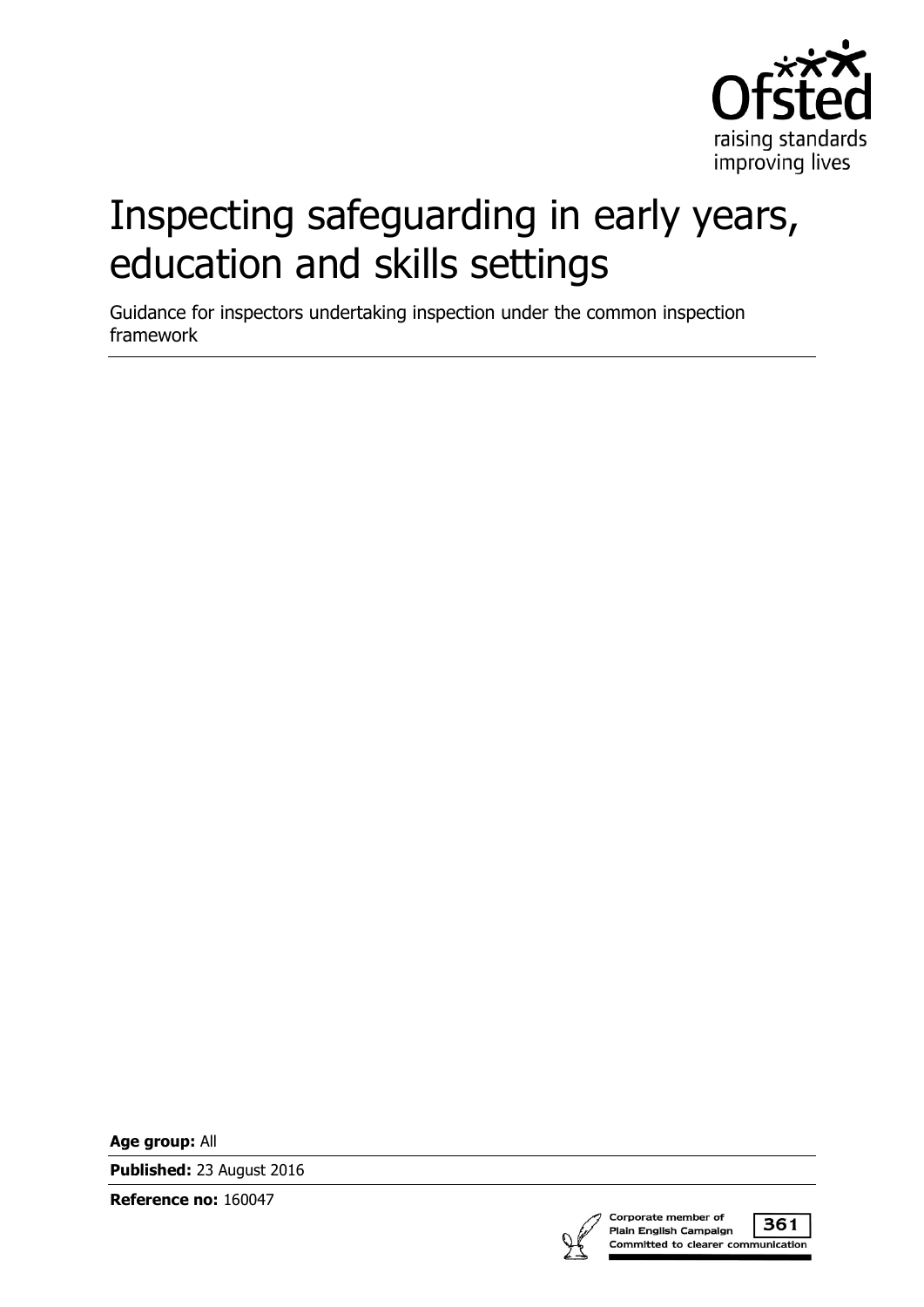

# **Contents**

| <b>Introduction</b>                                                                                                                                                                                                      | 3              |
|--------------------------------------------------------------------------------------------------------------------------------------------------------------------------------------------------------------------------|----------------|
| Safeguarding and inspectors' responsibilities                                                                                                                                                                            | 3              |
| <b>Definition of safeguarding</b>                                                                                                                                                                                        | 4              |
| The signs of successful safeguarding arrangements                                                                                                                                                                        | 6              |
| Evidence to look for when inspecting safeguarding arrangements<br>Inspecting how effectively leaders and governors create a safeguarding culture in<br>the setting                                                       | 9<br>10        |
| Inspecting arrangements for staff recruitment and vetting<br>Inspecting the quality of safeguarding practice<br>Inspecting arrangements for handling serious incidents and allegations                                   | 12<br>13<br>14 |
| Arriving at judgements about safeguarding arrangements                                                                                                                                                                   | 14             |
| Inspecting and reporting on safeguarding concerns<br>Reporting on evidence or allegations of child abuse, including serious incidents<br>Sentences to include in inspection reports when an investigation is in progress | 15<br>16<br>17 |
| Annex 1. Safeguarding requirements for leaders and managers                                                                                                                                                              | 19             |
| Annex 2. Disclosure and Barring Service checks, Secretary of State                                                                                                                                                       |                |
| prohibition orders and pre-appointment checks                                                                                                                                                                            | 23             |
| Annex 4. Safeguarding requirements in further education and skills                                                                                                                                                       |                |
| providers that are not colleges                                                                                                                                                                                          | 27             |
| Annex 5. Inspection and health and safety, particularly in further                                                                                                                                                       |                |
| education and skills providers                                                                                                                                                                                           | 29             |
| Annex 6. Assessment of risk in settings that children attend because                                                                                                                                                     |                |
| individuals reside on the premises or have access to children and young                                                                                                                                                  |                |
| people                                                                                                                                                                                                                   | 31             |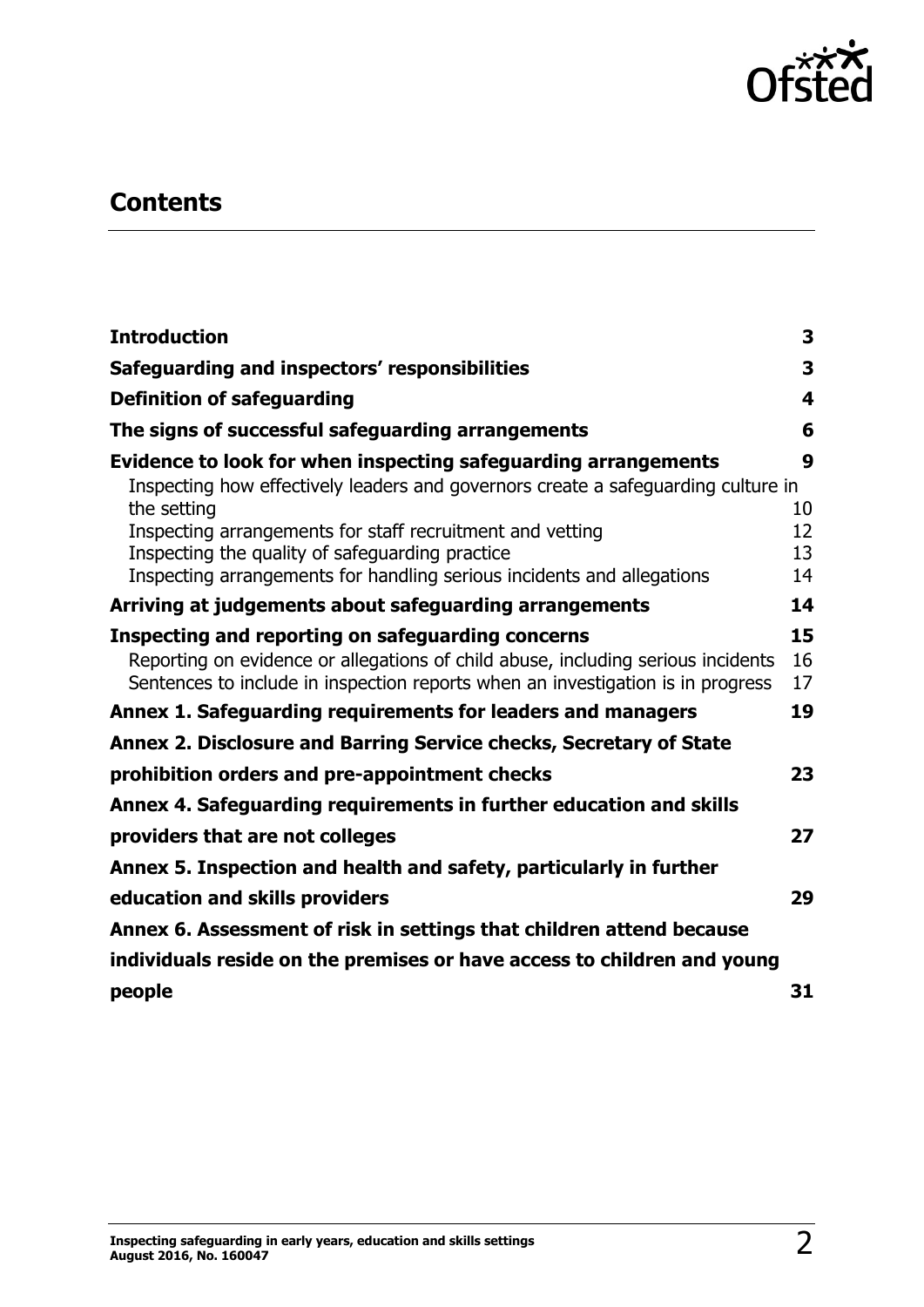

# <span id="page-2-0"></span>**Introduction**

1. This guidance sets out the key points inspectors need to consider when inspecting safeguarding in early years, education and skills settings. It needs to be read alongside the common inspection framework (the CIF) and the individual remit inspection handbooks. $<sup>1</sup>$ </sup>

# <span id="page-2-1"></span>**Safeguarding and inspectors' responsibilities**

- 2. Ofsted's aim is to ensure safe and secure provision for children and learners across all remits through effective inspection and regulation. Safeguarding the welfare of children and learners is part of Ofsted's core business for all staff, who are expected to be aware of their responsibilities in this regard. Inspectors must be familiar with the document 'Safeguarding children and young people and young vulnerable adults policy'.<sup>2</sup> All inspectors must be aware of what to do in the event of having concerns about the safeguarding and welfare of a child or learner or receiving allegations of a safeguarding nature.
- 3. Early years settings, schools and further education and skills providers should be safe environments where children, $3$  young people and vulnerable adults can learn and develop. Inspectors should consider how well leaders and managers in early years settings, schools or further education and skills providers have created a culture of vigilance where children's and learners' welfare is promoted and where timely and appropriate safeguarding action is taken for children or learners who need extra help or who may be suffering or likely to suffer harm.
- 4. Inspectors must evaluate how well early years settings, schools, colleges and other further education and skills providers<sup>4</sup> fulfil their statutory and other responsibilities and how well staff exercise their professional judgement in keeping children and learners safe.
- 5. It is **essential** that inspectors are familiar with the content of the following key documents.
	- The Department for Education's (DfE) statutory quidance for schools<sup>5</sup> and colleges,<sup>6</sup> 'Keeping children safe in education',<sup>7</sup> which sets out the

 $\overline{a}$ 

<sup>&</sup>lt;sup>1</sup> 'Common inspection framework: education, skills and early years', Ofsted, August 2015; [www.gov.uk/government/publications/common-inspection-framework-education-skills-and-early](http://www.gov.uk/government/publications/common-inspection-framework-education-skills-and-early-years-from-september-2015)[years-from-september-2015.](http://www.gov.uk/government/publications/common-inspection-framework-education-skills-and-early-years-from-september-2015)

<sup>&</sup>lt;sup>2</sup> `Safeguarding children and young people and young vulnerable adults policy', Ofsted, 2015; [www.gov.uk/government/publications/ofsted-safeguarding-policy.](https://www.gov.uk/government/publications/ofsted-safeguarding-policy)

<sup>&</sup>lt;sup>3</sup> 'Children' includes everyone under the age of 18.

<sup>4</sup> Institutions in the further education sector (Section 91(3) of the Further and Higher Education Act 1992). For expectations on further education and skills providers that are not colleges, see Annex 4. <sup>5</sup> The guidance applies to all schools (whether maintained, non-maintained or independent), including academies, free schools, pupil referral units and maintained nursery schools.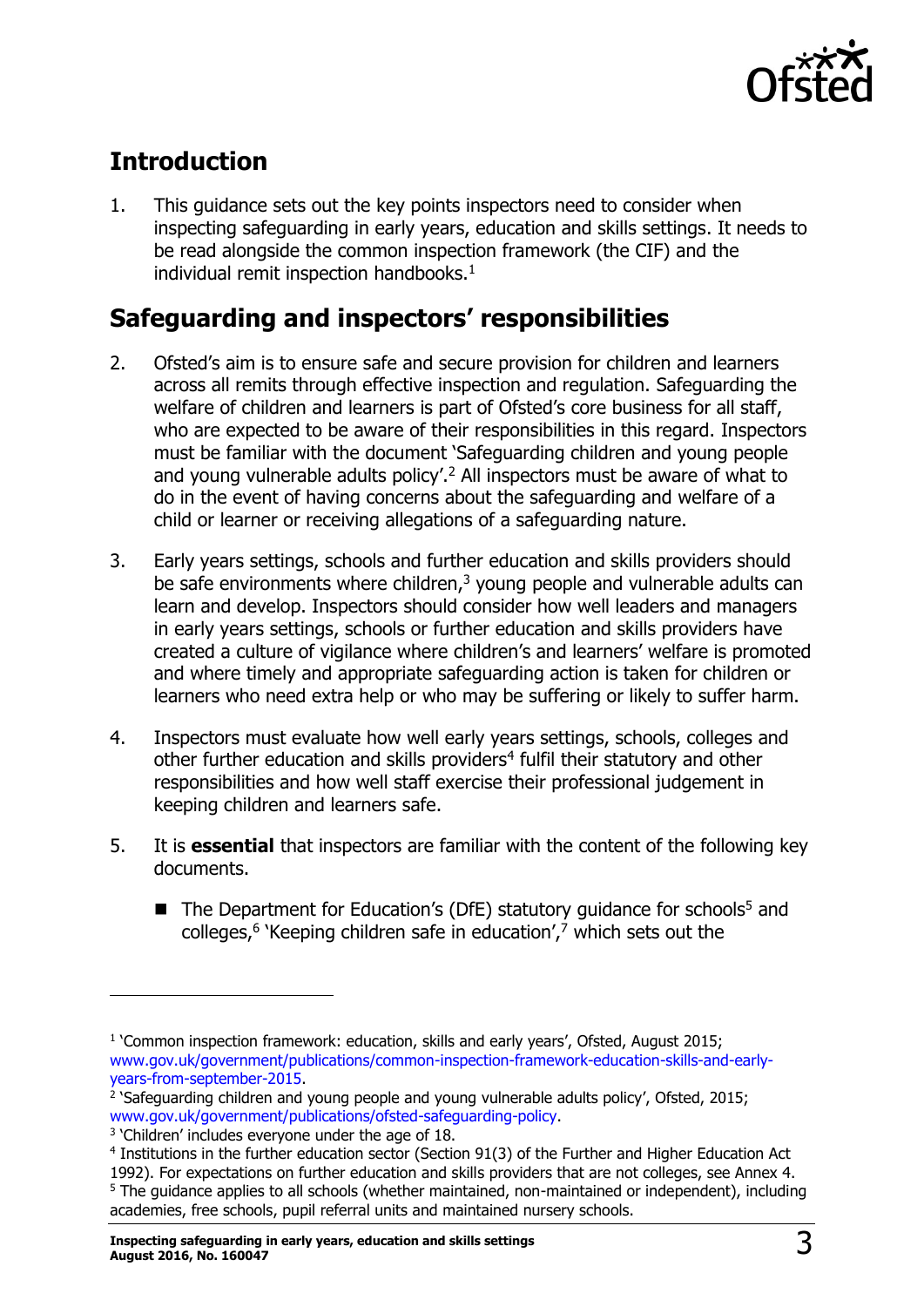

responsibilities placed on schools and colleges to safeguard and promote the welfare of children. A revised version of the guidance has been published that will apply from 5 September 2016.

- $\blacksquare$  The statutory guidance 'Working together to safeguard children<sup>'8</sup>, which applies to organisations and professionals who provide services to children.
- 'Prevent duty guidance for England and Wales: guidance for specified authorities in England and Wales on the duty of schools and other providers in the Counter-Terrorism and Security Act 2015 to have due regard to the need to prevent people from being drawn into terrorism', HM Government, 2015, including specific quidance with respect to further education.<sup>9</sup> The DfE has provided additional guidance for schools and childcare providers 'The prevent duty: for schools and childcare providers'.<sup>10</sup> Additional guidance on Prevent for further education and skills providers is available on the Education and Training Foundation's website. $11$
- 6. Inspectors of independent schools should be familiar with the content of:
	- $\blacksquare$  the Education (Independent School Standards) Regulations 2014.<sup>12</sup>
- 7. Inspectors of schools and early years provision should be familiar with the content of the following key documents:
	- 'Statutory framework for the early years foundation stage: setting the standards for learning, development and care for children from birth to five', DfE, 2014<sup>13</sup>
	- 'Disqualification under the Childcare Act 2006. Statutory guidance for local authorities, maintained schools, independent schools, academies and free schools', DfE, June 2016.<sup>14</sup>

# <span id="page-3-0"></span>**Definition of safeguarding**

8. In relation to children and young people, safeguarding and promoting their welfare is defined in 'Working together to safeguard children' as:

<sup>7</sup> 'Keeping children safe in education', Department for Education, 2016;

[www.gov.uk/government/publications/keeping-children-safe-in-education--2.](http://www.gov.uk/government/publications/keeping-children-safe-in-education--2)

 $\overline{a}$ 

<sup>&</sup>lt;sup>6</sup> The guidance applies to further education colleges and sixth form colleges and relates to young people under the age of 18, but excludes 16 to 19 academies and free schools (which are required to comply with relevant safeguarding legislation by virtue of their funding agreement).

<sup>8</sup> [www.gov.uk/government/publications/working-together-to-safeguard-children--2.](http://www.gov.uk/government/publications/working-together-to-safeguard-children--2)

<sup>9</sup> [www.gov.uk/government/publications/prevent-duty-guidance.](http://www.gov.uk/government/publications/prevent-duty-guidance)

<sup>10</sup> [www.gov.uk/government/publications/protecting-children-from-radicalisation-the-prevent-duty.](http://www.gov.uk/government/publications/protecting-children-from-radicalisation-the-prevent-duty)

<sup>11</sup> [www.preventforfeandtraining.org.uk.](http://www.preventforfeandtraining.org.uk/)

<sup>12</sup> [www.legislation.gov.uk/uksi/2014/3283/contents/made.](http://www.legislation.gov.uk/uksi/2014/3283/contents/made)

<sup>13</sup> [www.gov.uk/government/publications/early-years-foundation-stage-framework--2.](http://www.gov.uk/government/publications/early-years-foundation-stage-framework--2)

<sup>14</sup> [www.gov.uk/government/publications/disq](http://www.gov.uk/government/publications/disq%20ualification-under-the-childcare-act-2006) ualification-under-the-childcare-act-2006.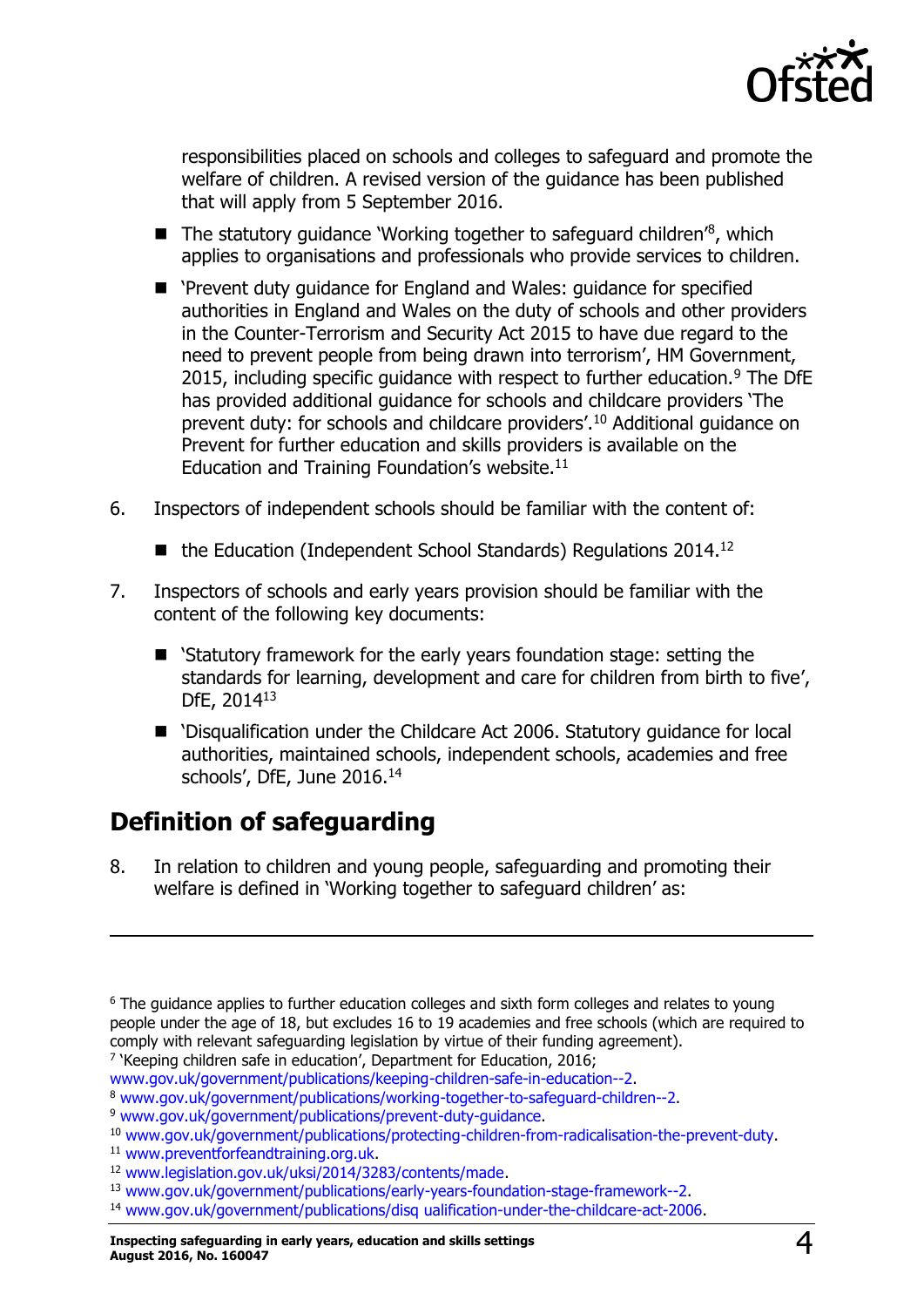

- **P** protecting children from maltreatment
- **P** preventing impairment of children's health or development
- $\blacksquare$  ensuring that children are growing up in circumstances consistent with the provision of safe and effective care
- taking action to enable all children to have the best outcomes.
- 9. There is a different legislative and policy base for responding to adults' safeguarding needs. However, most of the principles and procedures that apply are the same as those for safeguarding children and young people.
- 10. Safeguarding action may be needed to protect children and learners from:
	- neglect
	- physical abuse
	- sexual abuse
	- $\blacksquare$  emotional abuse
	- bullying, including online bullying and prejudice-based bullying
	- racist, disability and homophobic or transphobic abuse
	- gender-based violence/violence against women and girls
	- radicalisation and/or extremist behaviour
	- child sexual exploitation and trafficking
	- the impact of new technologies on sexual behaviour, for example 'sexting' and accessing pornography
	- $\blacksquare$  teenage relationship abuse
	- substance misuse
	- $\blacksquare$  issues that may be specific to a local area or population, for example gang activity and youth violence
	- domestic violence
	- **F** female genital mutilation
	- **forced marriage**
	- fabricated or induced illness
	- **P** poor parenting, particularly in relation to babies and young children
	- other issues not listed here but that pose a risk to children, young people and vulnerable adults.
- 11. Safeguarding is not just about protecting children, learners and vulnerable adults from deliberate harm, neglect and failure to act. It relates to broader aspects of care and education, including: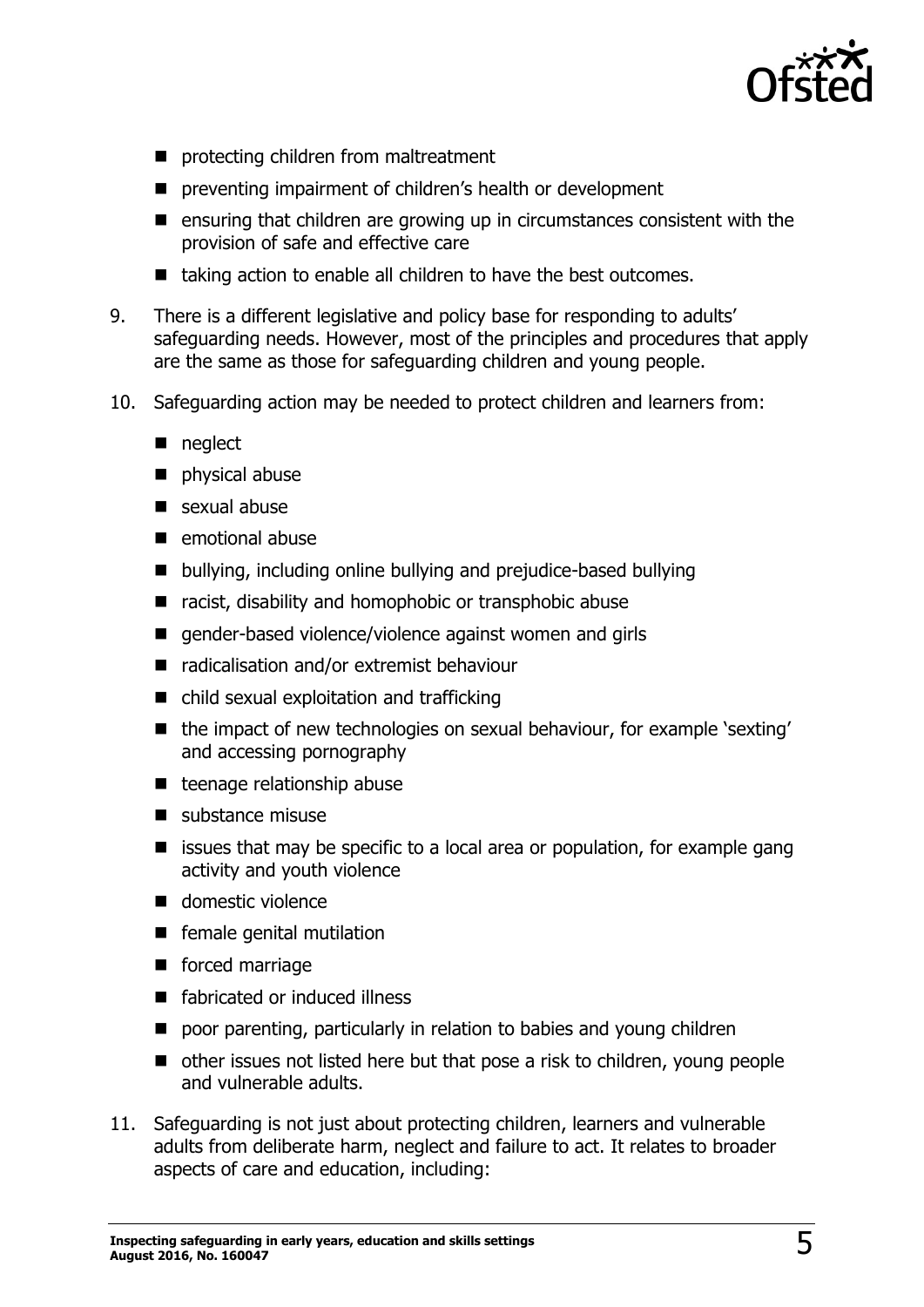

- children's and learners' health and safety and well-being, including their mental health
- $\blacksquare$  meeting the needs of children who have special educational needs and/or disabilities
- $\blacksquare$  the use of reasonable force
- $\blacksquare$  meeting the needs of children and learners with medical conditions
- providing first aid
- $\blacksquare$  educational visits
- intimate care and emotional well-being
- $\blacksquare$  online safety<sup>15</sup> and associated issues
- appropriate arrangements to ensure children's and learners' security, taking into account the local context.

### <span id="page-5-0"></span>**The signs of successful safeguarding arrangements**

- 12. When inspecting safeguarding, inspectors will need to use their professional judgement about the extent to which arrangements in a setting are having a positive impact on the safety and welfare of children and learners. This list is intended to help inspectors arrive at those judgements.
- 13. In settings that have effective safeguarding arrangements, there will be evidence of the following:
	- Children and learners are protected and feel safe. Those who are able to communicate know how to complain and understand the process for doing so. There is a strong, robust and proactive response from adults working with children and learners that reduces the risk of harm or actual harm to them. Adults working with them know and understand the indicators that may suggest that a child, young person or vulnerable adult is suffering or is at risk of suffering abuse, neglect or harm<sup>16</sup> and they take the appropriate and necessary action in accordance with local procedures and statutory guidance.
	- Leaders and managers have put in place effective child protection and staff behaviour policies that are well understood by everyone in the setting.
	- All staff and other adults working within the setting are clear about procedures where they are concerned about the safety of a child or learner.

<sup>&</sup>lt;sup>15</sup> The term 'online safety' reflects a widening range of issues associated with technology and a user's access to content, contact with others and behavioural issues.

<sup>&</sup>lt;sup>16</sup> This includes the risk of or actual sexual exploitation, radicalisation, running away, bullying, accidents, neglect and abuse.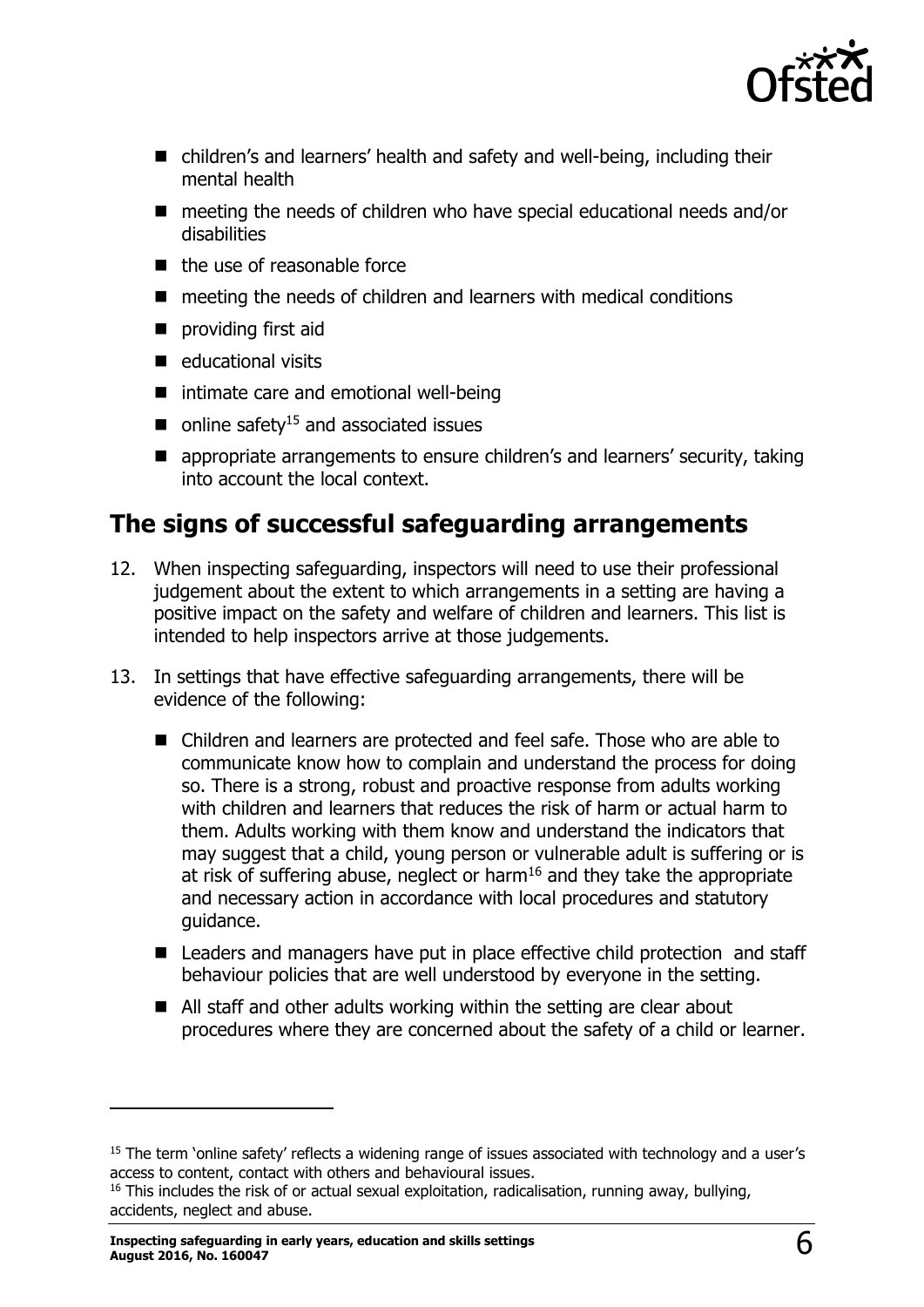

There is a named and designated lead who is enabled to play an effective role in pursuing concerns and protecting children and learners.<sup>17</sup>

- Children and learners can identify a trusted adult with whom they can communicate about any concerns. They report that adults listen to them and take their concerns seriously. Where children or learners have been or are at risk, the trusted adult has been instrumental in helping them to be safe in accordance with agreed local procedures. Children who are unable to share their concerns, for example babies and very young children, form strong attachments to those who care for them through the effective implementation of the key person system.
- Written records are made in an appropriate and timely way and are held securely where adults working with children or learners are concerned about their safety or welfare. Those records are shared appropriately and, where necessary, with consent.
- Any child protection and/or safeguarding concerns are shared immediately with the relevant local authority. Where the concern is about suspected harm or risk of harm to a child, the referral should be made to the local authority for the area where the child lives. Where the concern is an allegation about a member of staff in a setting, or another type of safeguarding issue affecting children and young people in a setting, the matter should be referred to the local authority in which the setting is located.
- A record of that referral is retained and there is evidence that any agreed action following the referral has been taken promptly to protect the child or learner from further harm. There is evidence, where applicable, that staff have an understanding of when to make referrals when there are issues concerning sexual exploitation, radicalisation and/or extremism or that they have sought additional advice and support. Children and learners are supported, protected and informed appropriately about the action the adult is taking to share their concerns. Parents are made aware of concerns and their consent is sought in accordance with local procedures unless doing so would increase the risk of harm to a child.
- There is a written plan in place that has clear and agreed procedures to protect a child. For children who are the subject of a child in need plan or child protection plan or who are looked after, the plan identifies the help that the child should receive and the action to be taken if a professional working with the child has further concerns or information to report.
- Children who go missing from the setting they attend receive wellcoordinated responses that reduce the harm or risk of harm to them. Risks are well understood and their impact is minimised. Staff are aware of, and

<sup>&</sup>lt;sup>17</sup> 'Keeping children safe in education', paragraphs 52–58 and Annex B, sets out who the designated safeguarding lead should be and what they should do; [www.gov.uk/government/publications/keeping](http://www.gov.uk/government/publications/keeping-children-safe-in-education--2)[children-safe-in-education--2.](http://www.gov.uk/government/publications/keeping-children-safe-in-education--2)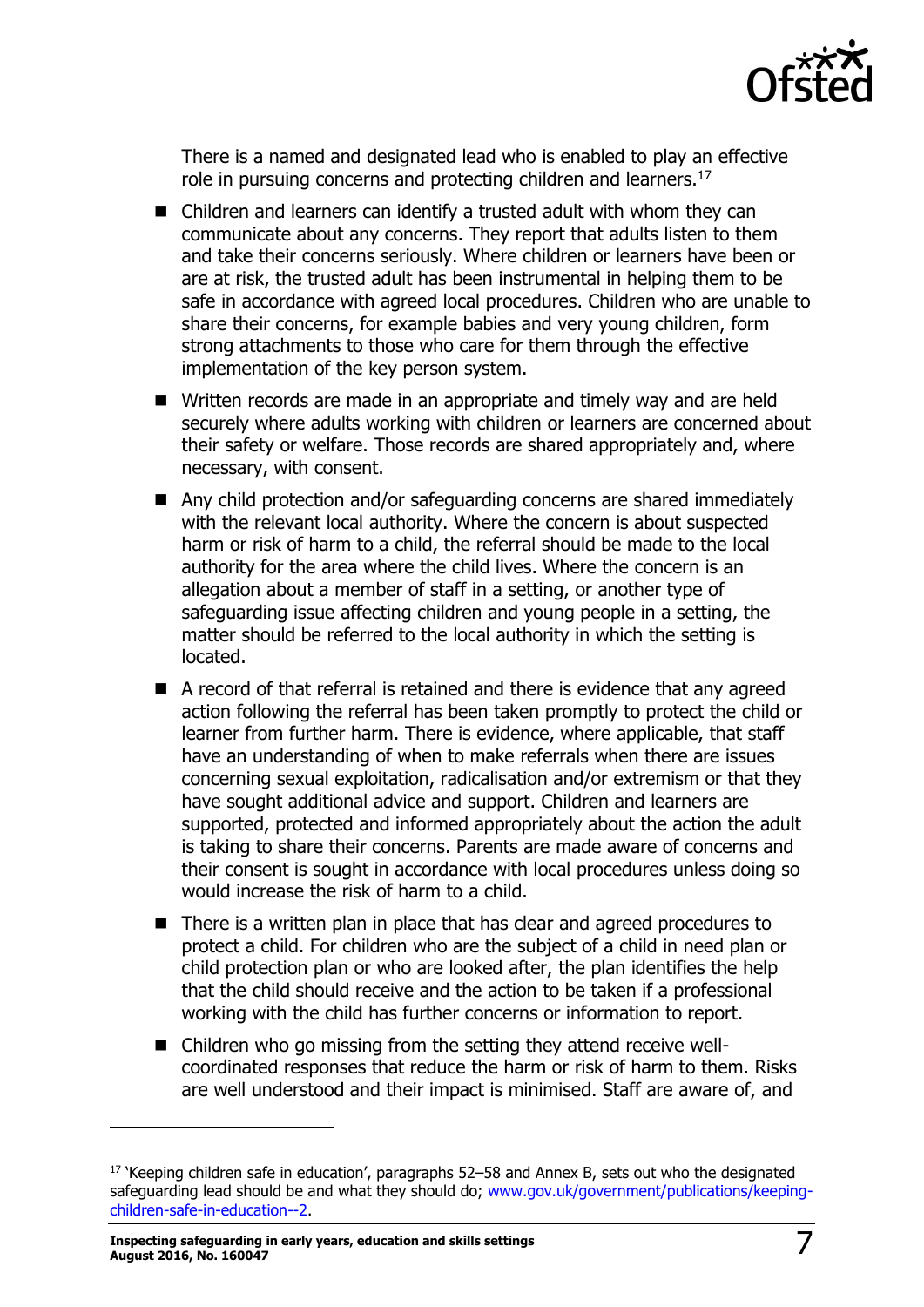

implement in full, local procedures for children who are missing from home and/or from education. Local procedures for notifying the local authority and parents are available, understood and followed. Comprehensive records are held and shared between the relevant agencies to help and protect children. In relation to early years settings, providers are aware of and implement the requirements of the 'Statutory framework for the Early Years Foundation Stage' when children go missing while in the care of the provider. $18$ 

- Any risks associated with children and learners offending, misusing drugs or alcohol, self-harming, going missing, being vulnerable to radicalisation or being sexually exploited are known by the adults who care for them and shared with the local authority children's social care service or other relevant agency. There are plans and help in place that are reducing the risk of harm or actual harm and there is evidence that the impact of these risks is being minimised. These risks are kept under regular review and there is regular and effective liaison with other agencies where appropriate.
- Children and learners are protected and helped to keep themselves safe from bullying, homophobic behaviour, racism, sexism and other forms of discrimination. Any discriminatory behaviours are challenged and help and support are given to children about how to treat others with respect.
- Adults understand the risks posed by adults or learners who use technology, including the internet, to bully, groom, radicalise or abuse children or learners. They have well-developed strategies in place to keep children and learners safe and to support them to develop their own understanding of these risks and in learning how to keep themselves and others safe. Leaders oversee the safe use of technology when children and learners are in their care and take action immediately if they are concerned about bullying or children's well-being. Leaders of early years settings implement the required policies with regard to the safe use of mobile phones and cameras in settings.
- Leaders and staff make clear risk assessments and respond consistently to protect children and learners while enabling them to take age-appropriate and reasonable risks as part of their growth and development.
- Children and learners feel secure and, where they may present risky behaviours, they experience positive support from all staff. Babies and young children demonstrate their emotional security through the attachments they form with those who look after them and through their physical and emotional well-being. Staff respond with clear boundaries about what is safe and acceptable and they seek to understand the triggers for children's and learners' behaviour. They develop effective responses as a

**Inspecting safeguarding in early years, education and skills settings August 2016, No. 160047** 8

 $18$  'Statutory framework for the early years foundation stage (from 1 September 2014)', Department for Education, updated July 2014; [www.gov.uk/government/publications/early-years-foundation](http://www.gov.uk/government/publications/early-years-foundation-stage-framework--2)[stage-framework--2.](http://www.gov.uk/government/publications/early-years-foundation-stage-framework--2)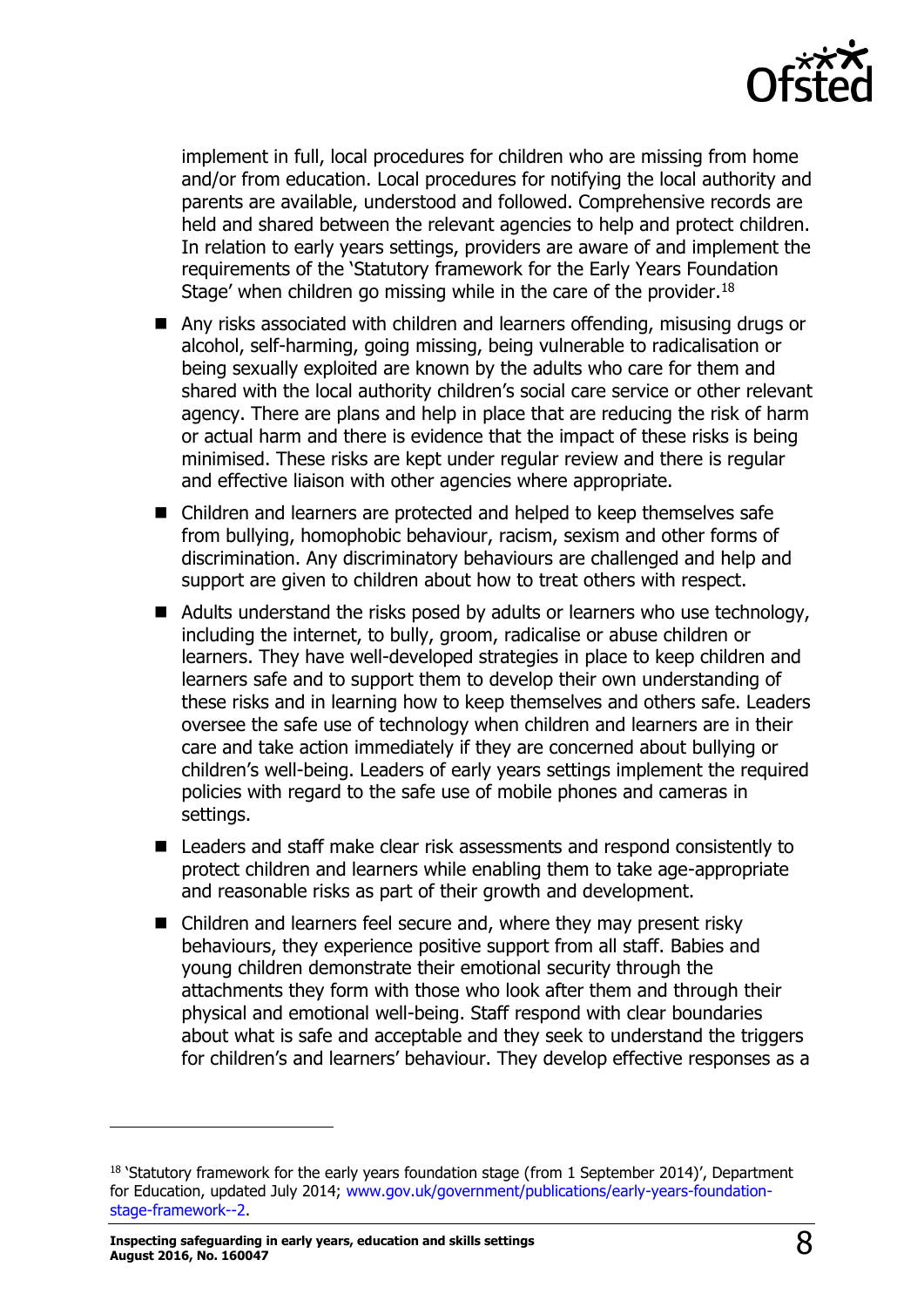

team and review those responses to assess their impact, taking into account the views and experiences of the child or learner.

- Positive behaviour is promoted consistently. Staff use effective de-escalation techniques and creative alternative strategies that are specific to the individual needs of children and learners. Reasonable force, including restraint, $19$  is only used in strict accordance with the legislative framework to protect the child and learner and those around them. All incidents are reviewed, recorded and monitored and the views of the child or learner are sought and understood. Monitoring of the management of behaviour is effective and the use of any restraint significantly reduces or ceases over time.
- Staff and volunteers working with children and learners are carefully selected and vetted according to statutory requirements. There is monitoring to prevent unsuitable people from being recruited and having the opportunity to harm children or learners or place them at risk.
- There are clear and effective arrangements for staff development and training in respect of the protection and care of children and learners. Staff and other adults receive regular supervision and support if they are working directly and regularly with children and learners whose safety and welfare are at risk.
- The physical environment for babies, children and learners is safe and secure and protects them from harm or the risk of harm.
- All staff and carers have a copy of and understand the written procedures for managing allegations of harm to a child or learner. They know how to make a complaint and understand policies on whistleblowing and how to manage other concerns about the practice of adults in respect of the safety and protection of children and learners.

# <span id="page-8-0"></span>**Evidence to look for when inspecting safeguarding arrangements**

- 14. This section provides guidance on the evidence inspectors should look for when reviewing safeguarding arrangements in a setting. The guidance is not exhaustive and should be read in conjunction with the relevant inspection handbook.
- 15. Inspectors should look for evidence of five main aspects of the setting's safeguarding arrangements:

j

<sup>&</sup>lt;sup>19</sup> 'Use of reasonable force in schools', Department for Education, July 2013; [www.gov.uk/government/publications/use-of-reasonable-force-in-schools.](http://www.gov.uk/government/publications/use-of-reasonable-force-in-schools)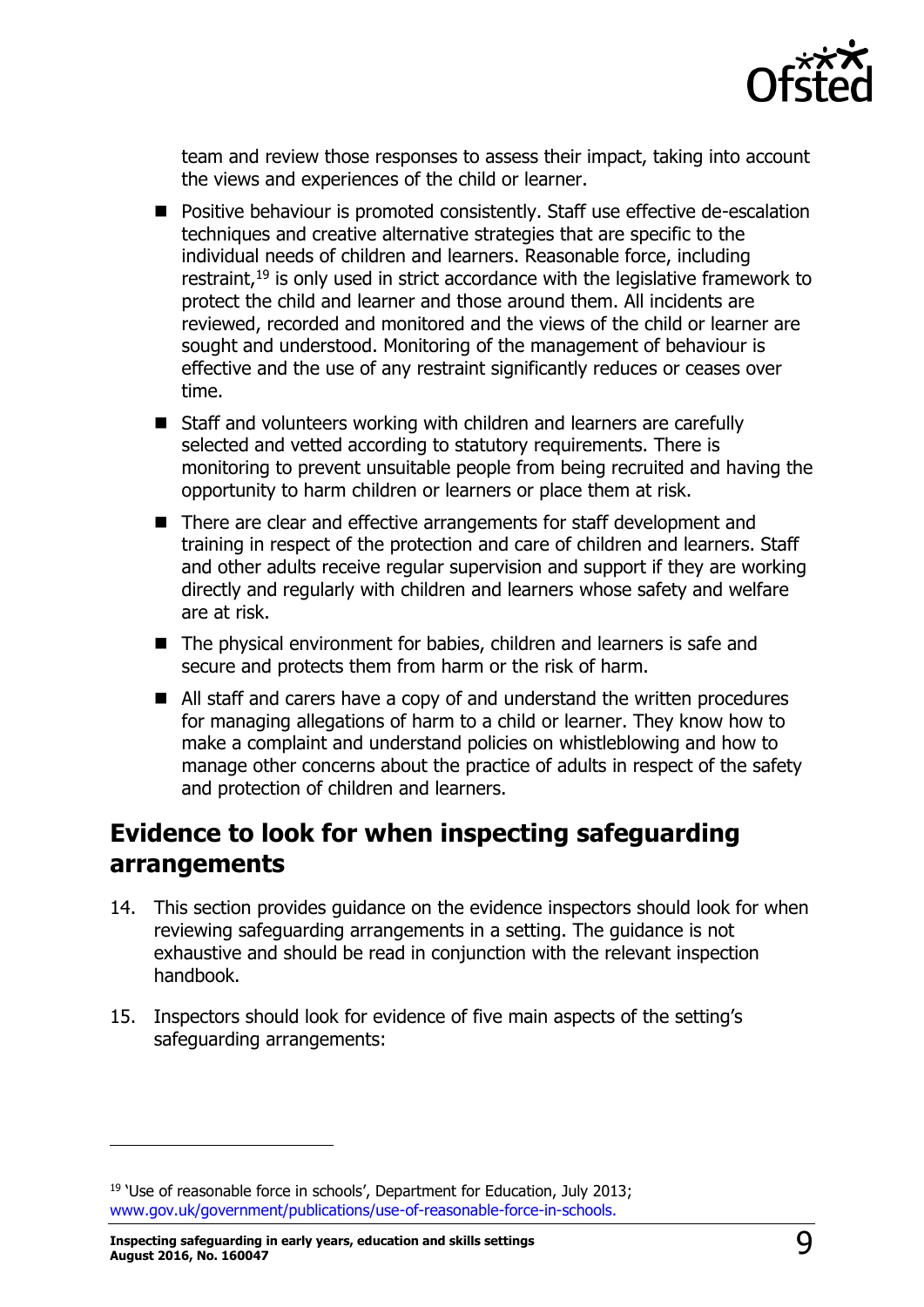

- $\blacksquare$  the extent to which leaders, governors and managers create a positive culture and ethos where safeguarding is an important part of everyday life in the setting, backed up by training at every level
- $\blacksquare$  the content, application and effectiveness of safeguarding policies and procedures, and safe recruitment and vetting processes
- $\blacksquare$  the quality of safeguarding practice, including evidence that staff are aware of the signs that children or learners may be at risk of harm either within the setting or in the family or wider community outside the setting
- $\blacksquare$  the timeliness of response to any safeguarding concerns that are raised
- $\blacksquare$  the quality of work to support multi-agency plans around the child or learner.

#### <span id="page-9-0"></span>**Inspecting how effectively leaders and governors create a safeguarding culture in the setting**

- 16. Inspectors should consider how well leaders and managers in early years settings, schools and further education and skills providers have created a culture of vigilance where children's and learners' welfare is promoted and timely and appropriate safeguarding action is taken for children or learners who need extra help or who may be suffering or likely to suffer harm.
- 17. Inspectors should evaluate how well early years settings, schools and colleges fulfil their statutory responsibilities and how well staff exercise their professional judgement in keeping children and learners safe.
- 18. Inspectors should consider evidence that:
	- leaders, governors and supervisory bodies (where appropriate) fulfil statutory requirements, such as those for disability, safeguarding, recruitment and health and safety
	- child protection and staff behaviour policies and procedures are in place and regularly reviewed to keep all children and learners safe
	- staff, leaders and managers recognise that children and young people are capable of abusing their peers and this risk is covered adequately in the child protection policy
	- $\blacksquare$  the child protection policy reflects the additional barriers that exist when recognising the signs of abuse and neglect of children who have special educational needs and/or disabilities
	- children and learners feel safe
	- staff, leaders, governors and supervisory bodies (where appropriate) and volunteers receive appropriate training on safeguarding at induction, that is updated regularly. In addition, they receive information (for example, via emails, e-bulletins and newsletters) on safeguarding and child protection at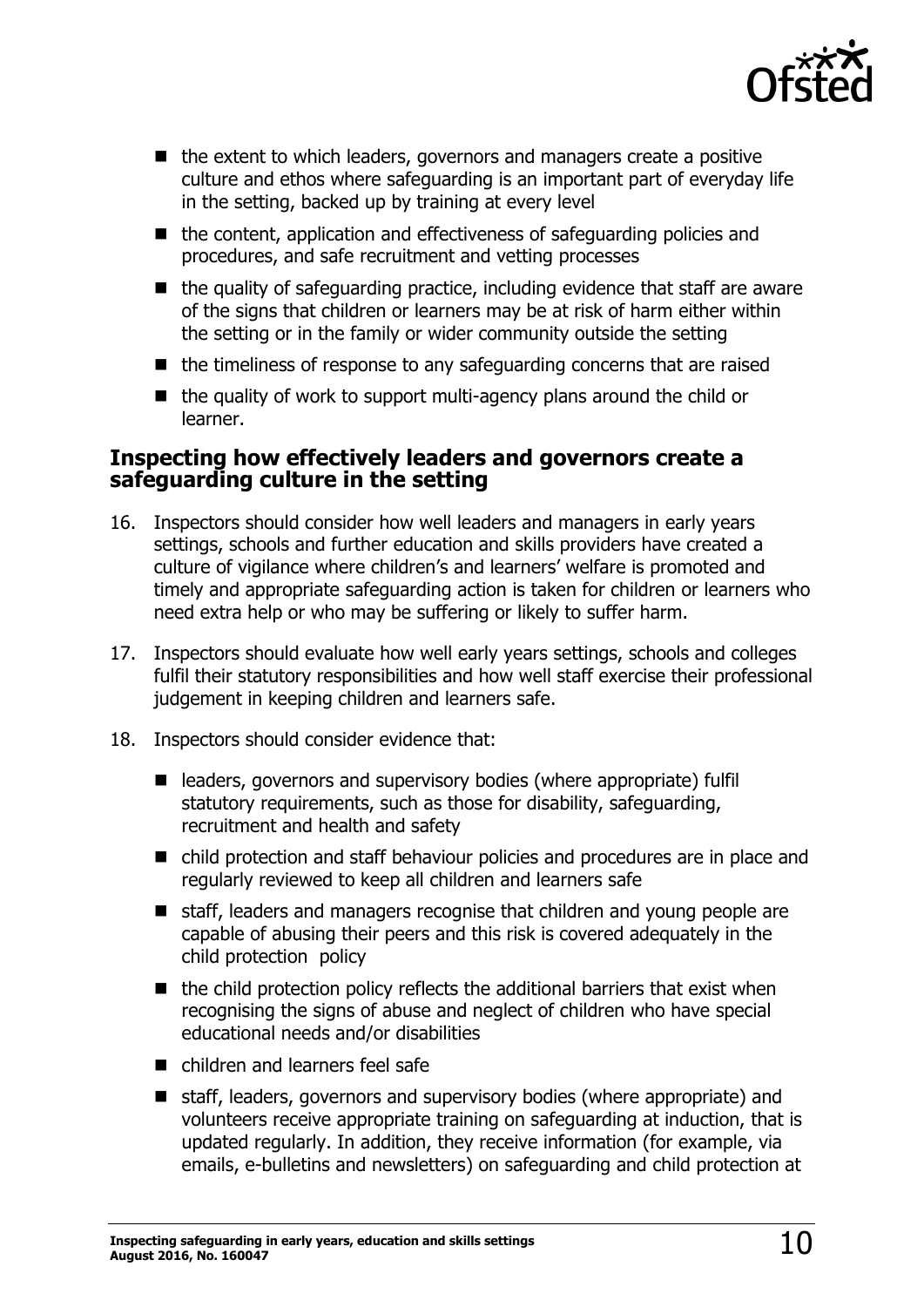

least annually. They demonstrate knowledge of their responsibilities relating to the protection of children, young people and vulnerable adults

- staff are supported to have a good awareness of the signs that a child or learner is being neglected or abused, as described in 'What to do if you're worried a child is being abused<sup>'20</sup>
- $\blacksquare$  there is a designated senior member of staff in charge of safeguarding arrangements who has been trained to the appropriate level and understands their responsibilities relating to the protection of children, young people and vulnerable adults and the safeguarding of all learners. Designated members of staff in schools and colleges should undertake safeguarding training every two years and their knowledge and skills should be refreshed at regular intervals, but at least annually.<sup>21</sup> During term time, or when the setting is in operation, the designated safeguarding lead or an appropriately trained deputy should be available during opening hours for staff to discuss safeguarding concerns
- $\blacksquare$  the setting identifies children or learners who may be at risk
- the setting has clear policies and procedures for dealing with children and learners who go missing from education, particularly those who go missing on repeat occasions. Leaders, managers and staff are alert to signs that children and learners who are missing might be at risk of abuse or neglect
- **E** appropriate action is taken when children and learners stop attending the setting or do not attend regularly; for schools, this includes informing the local authority when a pupil is going to be deleted from the register
- action is taken to ensure that children are taught about safeguarding risks, including online risks
- $\blacksquare$  there is a clear approach to implementing the Prevent duty and keeping children and learners safe from the dangers of radicalisation and extremism
- the setting takes effective action to prevent and tackle discriminatory and derogatory language – this includes language that is derogatory about disabled people and homophobic and racist language
- children and learners are able to understand, respond to and calculate risk effectively, for example risks associated with child sexual exploitation, domestic violence, female genital mutilation, forced marriage, substance misuse, gang activity, radicalisation and extremism,<sup>22</sup> and are aware of the support available to them

j

<sup>&</sup>lt;sup>20</sup> 'What to do if you're worried a child is being abused: advice for practitioners', Department for Education, March 2015; [www.gov.uk/government/publications/what-to-do-if-youre-worried-a-child-is](http://www.gov.uk/government/publications/what-to-do-if-youre-worried-a-child-is-being-abused--2)[being-abused--2.](http://www.gov.uk/government/publications/what-to-do-if-youre-worried-a-child-is-being-abused--2)

<sup>&</sup>lt;sup>21</sup> 'Keeping children safe in education', paragraphs 52–58 and Annex B;

[www.gov.uk/government/publications/keeping-children-safe-in-education--2.](http://www.gov.uk/government/publications/keeping-children-safe-in-education--2)

<sup>&</sup>lt;sup>22</sup> This also includes risks associated with e-safety, substance misuse, knives and gangs, relationships (including sexual relationships), water, fire, roads and railways.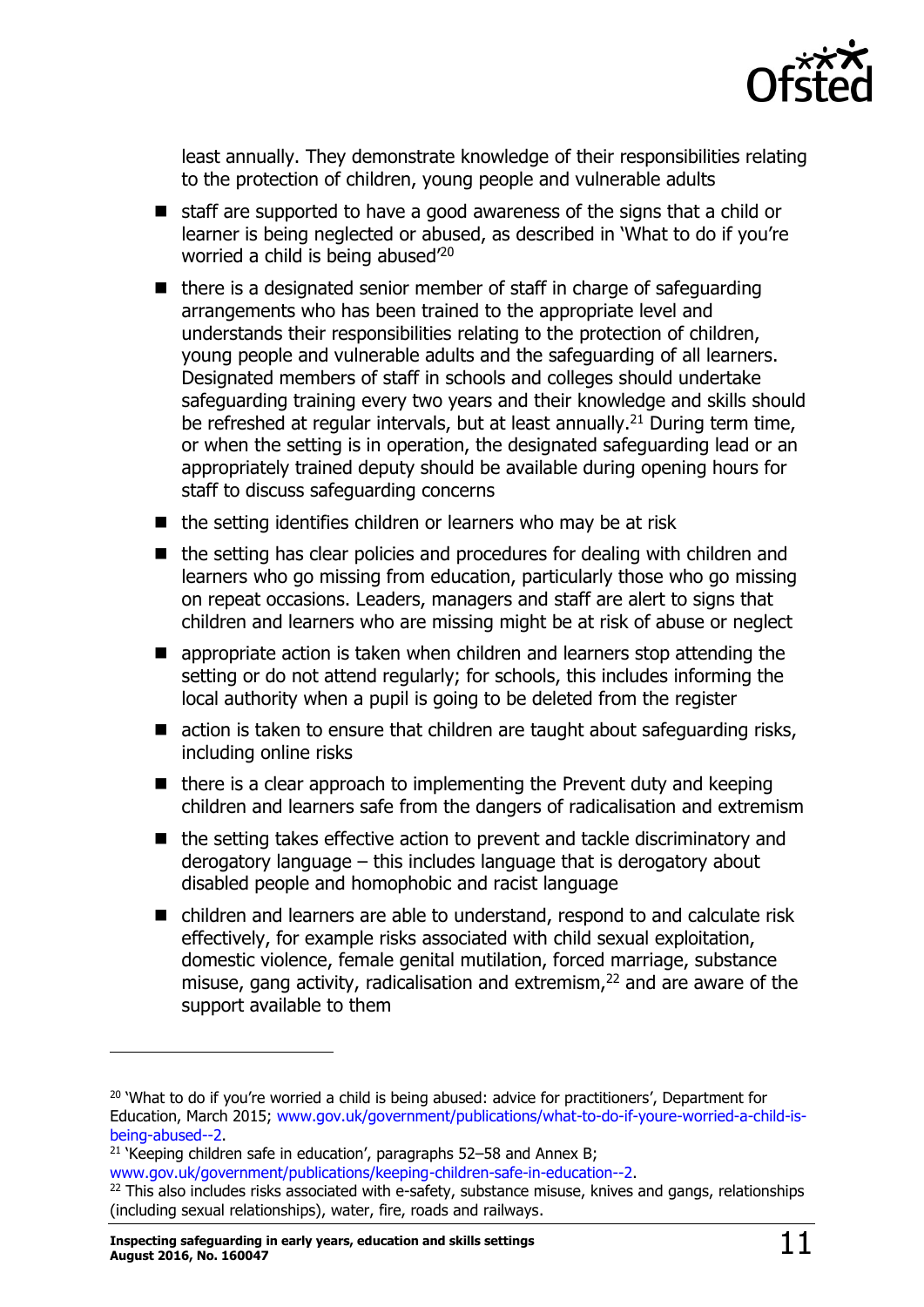

- staff, leaders and managers understand the risks posed by adults or young people who use the internet to bully, groom or abuse children, young people and vulnerable adults; there are well-developed strategies in place to keep learners safe and to support them in learning how to keep themselves safe
- $\blacksquare$  teachers understand their mandatory duty to report to police any case where an act of female genital mutilation appears to have been carried out on a girl under the age of 18<sup>23</sup>
- staff, leaders and managers oversee the safe use of electronic and social media by staff and learners and take action immediately if they are concerned about bullying or risky behaviours
- **E** appropriate filters and monitoring systems are in place to protect learners from potentially harmful online material
- **E** appropriate arrangements are made with regards to health and safety to protect staff and learners from harm
- $\blacksquare$  the setting's premises provide a safe learning environment with secure access.

#### <span id="page-11-0"></span>**Inspecting arrangements for staff recruitment and vetting**

- 19. Ofsted expects early years settings, schools and further education and skills providers to be able to demonstrate that they meet all regulations and duties for the purposes of the safeguarding judgement under leadership and management in the inspection handbook for the appropriate remit.
- 20. Inspectors should check the single central record early in the inspection in the expectation that it will be complete and meet statutory requirements.<sup>24</sup> During early years inspections, inspectors will check that the provider is able to produce evidence of suitability of relevant staff and adults.
- 21. Inspectors should also check the setting's policy and procedures for ensuring that visitors to the school are suitable and checked and monitored as appropriate, for example external speakers at school assemblies.
- 22. If there is a **minor** administrative error on a single central record, such as the absence of a date on the record, and this can be easily rectified **before** the final team meeting, the school or college will be given the chance to resolve the issue. Registered early years providers are expected to make all records available at inspection. If evidence of suitability is not kept on-site, inspectors can accept this evidence later during the inspection as long as it is provided before final feedback is given.

 $\overline{a}$ 

<sup>&</sup>lt;sup>23</sup> Mandatory reporting of female genital mutilation: procedural information, Home Office and DfE, 2015; [www.gov.uk/government/publications/mandatory-reporting-of-female-genital-mutilation](http://www.gov.uk/government/publications/mandatory-reporting-of-female-genital-mutilation-procedural-information)[procedural-information.](http://www.gov.uk/government/publications/mandatory-reporting-of-female-genital-mutilation-procedural-information)

<sup>&</sup>lt;sup>24</sup> In the case of further education and skills providers, the requirement to have a single central record applies only to colleges (see footnote 4 and annex 4).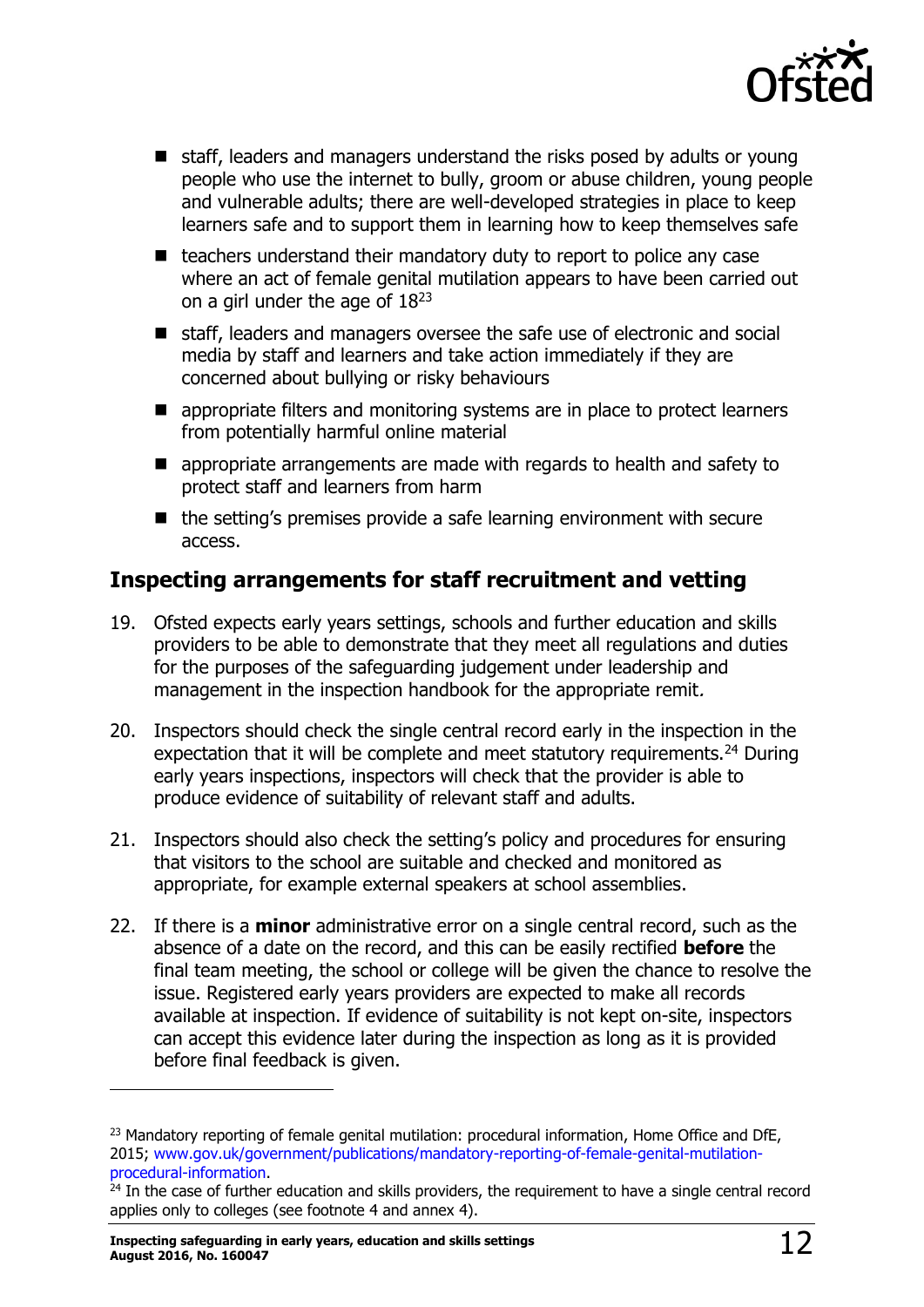

- 23. Ofsted has established a definition for 'administrative errors' in relation to the single central record (see below). No allowance will be made, for example, for breaches to the requirements for the Disclosure and Barring Scheme (DBS) disclosures.
- 24. Administrative errors may be defined as follows:
	- failure to record one or two dates
	- $\blacksquare$  individual entries that are illegible
	- $\blacksquare$  one or two omissions where it is clear that the information is already held by the school or college but the school or college has failed to transfer over the information in full to the single central record.
- 25. For specified early or later years childcare, inspectors are **not** expected to make enquiries as to whether any member of staff is disqualified. However, inspectors should ascertain that the provider or school knows their legal obligations and has effective systems in place to find out information about whether a person may be disqualified.
- 26. To employ a disqualified person knowingly constitutes an offence. Should an inspector become aware that a member of staff is, or may be, disqualified and has not been granted a waiver, this must be considered when making the judgement on the effectiveness of safeguarding.
- 27. Where an early years setting, school or college has recruited volunteers who are not checked, inspectors should explore with senior leaders and governors how the registered provider or school has reached this decision – for example how it has assessed the level of supervision provided. In the case of trainee teachers and students on placement, if they are employed by the setting, school or college, then they should be subject to the same checks under regulations as other members of staff. Where trainee teachers are fee-funded, the school or setting should obtain details of the checks undertaken by the training provider. The training provider must be open about any information it holds on its students and share it appropriately before the student begins any placement.

#### <span id="page-12-0"></span>**Inspecting the quality of safeguarding practice**

28. Inspectors should look for evidence that the early years setting, school or college is implementing its safeguarding policy and processes effectively and keeping them under review. As well as ensuring that children and learners are safeguarded while on the premises, the setting should be proactive about anticipating and managing risks that children and learners face in the wider community. The setting should adhere to any locally agreed arrangements for safeguarding children. All concerns and the action taken in response should be clearly recorded.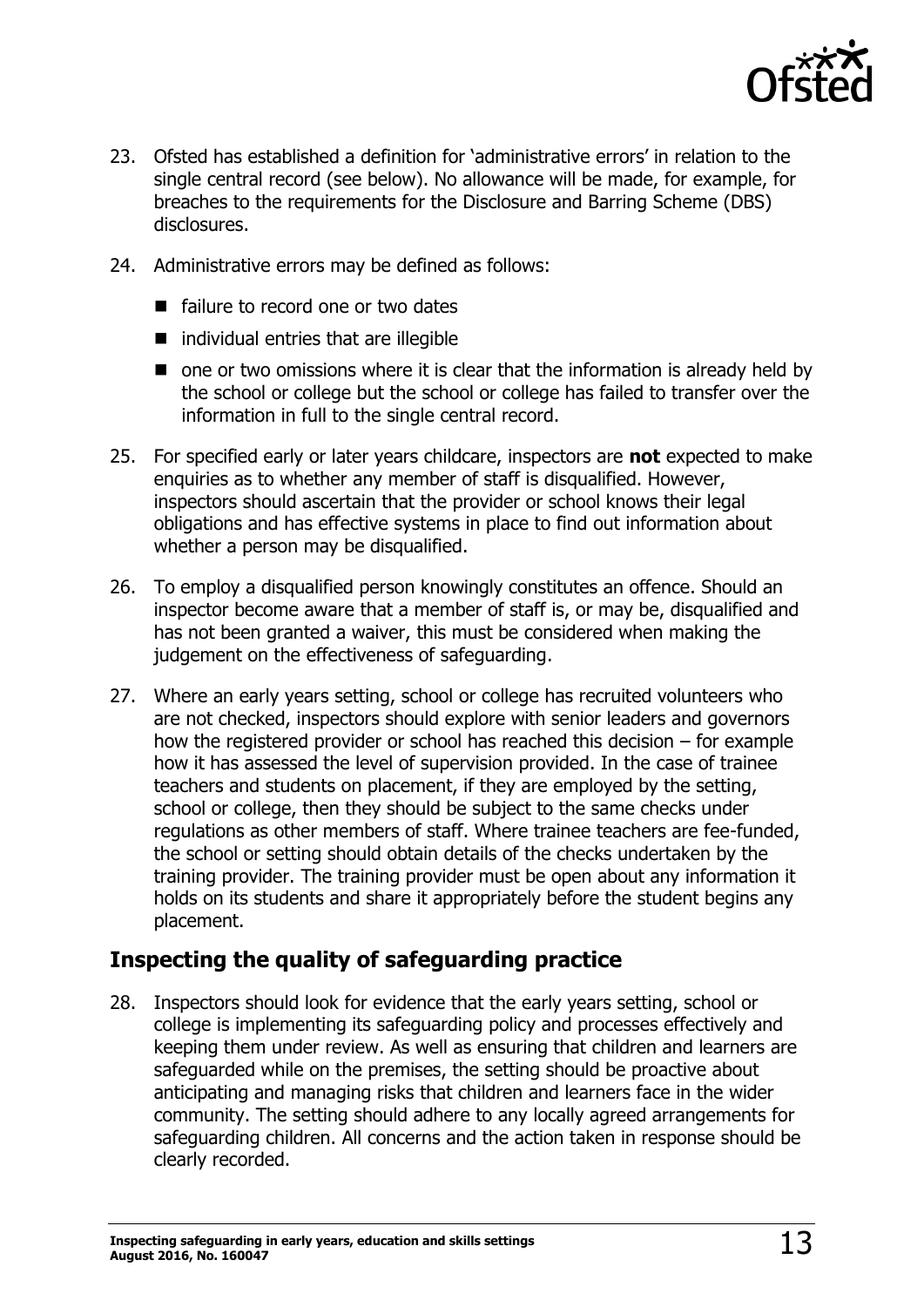

29. Where a child is currently receiving services or support from children's social care services and is subject to a multi-agency plan, inspectors should explore the role, actions and participation of the early years setting, school or further education and skills provider in working in partnership with external agencies regarding any concerns.

#### <span id="page-13-0"></span>**Inspecting arrangements for handling serious incidents and allegations**

30. On all inspections, the lead inspector **must** check whether there have been any safeguarding incidents or allegations since the last inspection that have either been resolved or that are ongoing. This should be done early in the inspection, if possible. The purpose of this is to establish whether there is any information that could impact on the judgement of the effectiveness of safeguarding or any other aspect of the inspection that needs to be included in the report. Of particular relevance are the questions as to:

> (a) whether the early years setting, school or further education and skills provider has responded in a timely and appropriate way to concerns or allegations

(b) how effectively the early years setting, school or further education and skills provider has worked in partnership with external agencies regarding any concerns.

# <span id="page-13-1"></span>**Arriving at judgements about safeguarding arrangements**

- 31. The impact of safeguarding arrangements will be tested under the CIF judgement on the quality of leadership and management and also its impact on the personal development, behaviour and welfare of children and learners. Inspectors will arrive at a judgement about whether the early years setting, school or further education and skills provider has effective safeguarding arrangements or not. This judgement will contribute towards the overall judgement on the effectiveness of leadership and management.
- 32. Judgements must not be made solely based on the evidence that is presented during the inspection. Inspectors must probe further and take into account a range of evidence to evaluate the effectiveness of safeguarding arrangements over time.
- 33. Inspectors will consider the extent to which leaders, managers and those responsible for governance ensure that arrangements to protect children and learners meet statutory requirements, are compliant with guidance, and promote their welfare – including the prevention of radicalisation and extremism. The evidence for this will contribute to the inspectors' evaluation of the effectiveness of safeguarding. Evidence gathered in relation to attendance, behaviour – for example bullying – and how well children and learners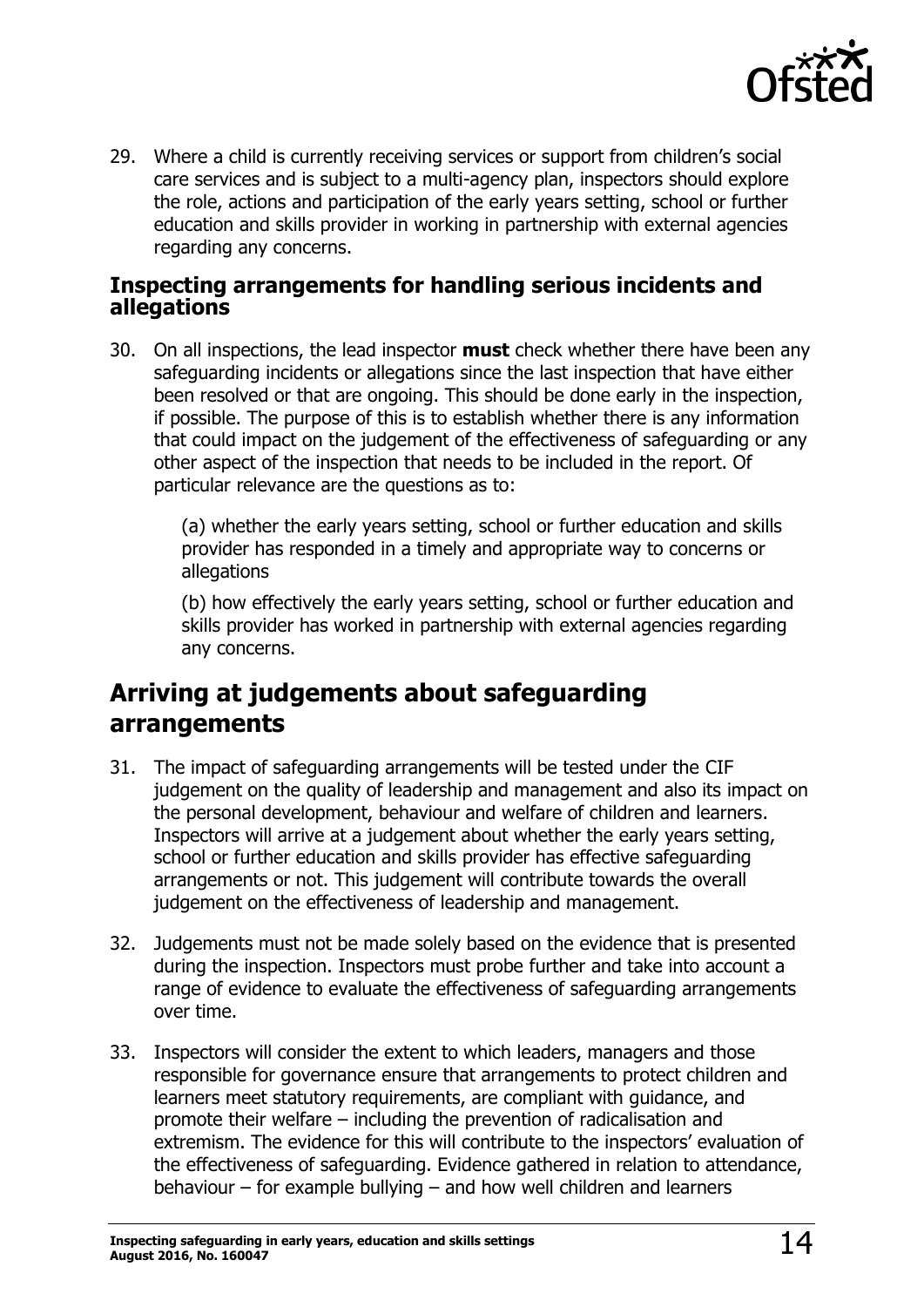

understand how to keep themselves safe may also contribute, to a greater or lesser degree, to this judgement. In line with statutory guidance, inspectors will gather evidence as to whether staff in all settings are sensitive to signs of possible safeguarding concerns. These include poor or irregular attendance, persistent lateness, or children missing from education.

- 34. Inspectors will make a judgement on the personal development, behaviour and welfare of children and learners by evaluating, where applicable, the extent to which the provision is successfully promoting and supporting children's and learners' safety. In order to make this judgement, inspectors will consider, among other things, children's and learners' understanding of how to keep themselves safe from relevant risks such as exploitation and extremism, including when using the internet and social media. Inspectors should include online safety in their discussions with children and learners (covering topics such as online bullying and safe use of the internet and social media). Inspectors should investigate what the school or further education and skills provider does to educate pupils in online safety and how the provider or school deals with issues when they arise.
- 35. In relation to early years, inspectors should consider how staff promote young children's understanding of how to keep themselves safe from relevant risks and how this is monitored across the provision.
- 36. When judging the effectiveness of safeguarding procedures in independent school inspections, inspectors must take into account whether or not the school meets all the paragraphs in part 2 (spiritual, moral, social and cultural development of pupils), part 3 (welfare, health and safety of pupils), part 4 (suitability of staff, supply staff and proprietors) and part 5 (premises of and accommodation at schools) of the independent school standards. 25

### <span id="page-14-0"></span>**Inspecting and reporting on safeguarding concerns**

- 37. Safeguarding concerns about an early years setting, school or further education and skills provider may be identified by inspectors during an inspection, or may be brought to the attention of an inspector or Ofsted before or during an inspection. Safeguarding concerns may include:
	- delay or negligence in passing on concerns about a child or learner at risk of or suffering significant harm to the relevant agencies
	- $\blacksquare$  the suspension of a member of staff and a current safeguarding investigation

<sup>&</sup>lt;sup>25</sup> The Education (Independent School Standards) Regulations 2014; [www.legislation.gov.uk/uksi/2014/3283/contents/made.](http://www.legislation.gov.uk/uksi/2014/3283/contents/made)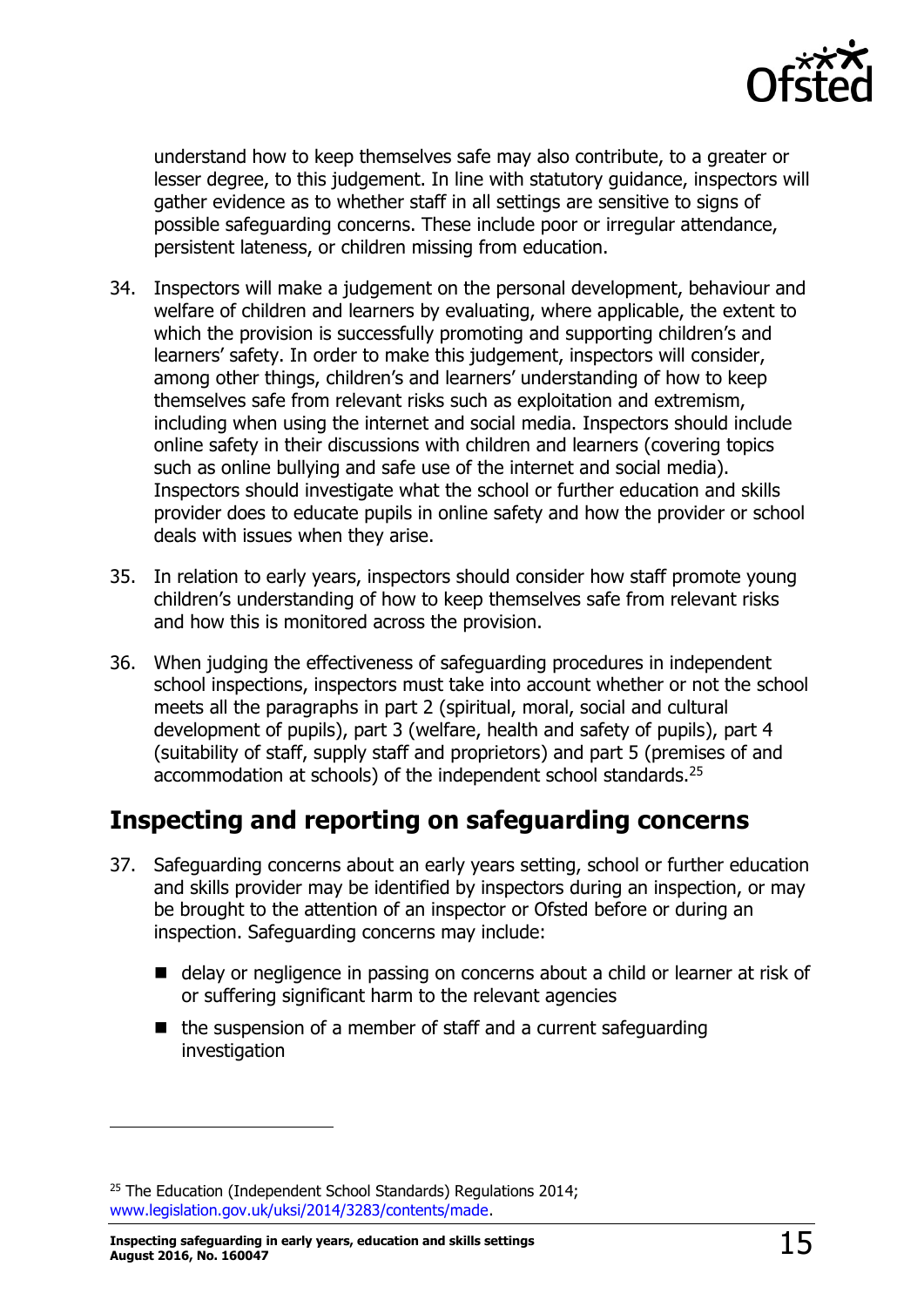

- failure to follow statutory requirements, guidance, or locally agreed procedures for safer recruitment or for dealing with allegations against staff
- $\blacksquare$  failure to comply with the legal duty to refer a member of staff who has harmed, or poses a risk of harm to, a child to the DBS.
- 38. When reporting on these issues, inspectors must take care not to include any information that might lead to identification of an individual child or learner or of a member of staff who is, or may be, under investigation. Inspectors must be mindful that where a particular matter is under investigation it is not proven. It is also important that the inspection report should not contain information that might raise undue concerns among parents and the wider public that the children and learners in general are unsafe. There are instances when a member of staff may be absent because she or he has been suspended pending a safeguarding investigation. Parents or other staff may not be aware of the suspension and are most unlikely to be aware of any detail.
- 39. If a safeguarding issue relating to the provision is already known to Ofsted before an inspection, then the lead inspector (if unsure of what action to take) should seek guidance before the inspection. The lead inspector should record information about the concern known to Ofsted as part of the inspection planning evidence. This is to provide a clear audit trail showing how key lines of enquiry for the inspection were developed.
- 40. Inspectors should ensure that they are aware of any information about safeguarding at the setting that is available to the public, reported in the press or accessible on the internet, including that available on the early years setting, school or further education and skills provider's website, if available. As part of their pre-inspection planning, the lead inspector should run an internet check to see whether there are any safeguarding issues that the inspection team may need to follow up during the inspection. All information that is considered when planning for the inspection should be recorded as evidence.
- 41. Inspectors should give careful consideration to the judgements relating to the effectiveness of safeguarding, when it is known that a member of staff has been convicted of sexual or violent offences.

#### <span id="page-15-0"></span>**Reporting on evidence or allegations of child abuse, including serious incidents**

42. If, in the course of an inspection, inspectors come across evidence or allegations of child abuse, the lead inspector should report the concerns using the following wording:

> 'Concerns raised by [some children or young people or vulnerable adults/a child or young person or vulnerable adult/some parents/one parent] during the inspection are being examined by the appropriate bodies.'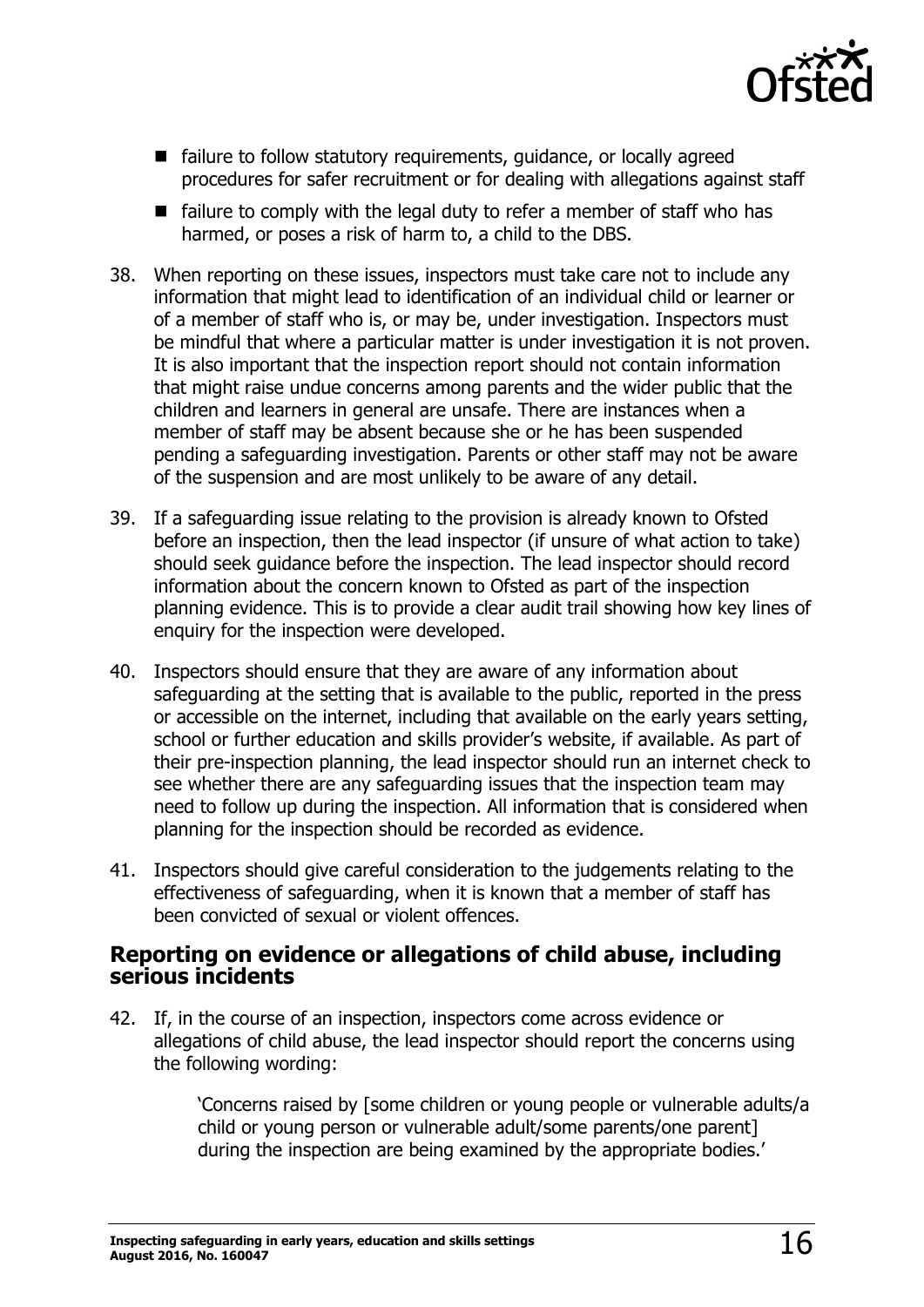

- 43. It is not the role of an inspector to investigate a child protection concern or an allegation against a member of staff. Inspectors should, however, satisfy themselves that appropriate referrals have been made in response to any child protection concerns.
- 44. In cases where Ofsted has become aware of an investigation by another agency into a serious incident or serious allegations involving a setting, school or provider that Ofsted is inspecting, it may be appropriate for the inspection report to make a brief reference to the investigation. This should be done in such a way that avoids the risk of prejudicing the outcome of the investigation or identifying individuals who may be wholly innocent of the alleged wrongdoing. Any references will be confined to the most serious incidents, such as the death of a child or a serious safeguarding failure. Inspectors should avoid making any reference to a serious incident if there is any possibility that doing so would: prejudice an investigation or its outcome; breach confidentiality; or risk identifying individuals subject to, or related to, the investigation. If a reference is to be made, it should be clear that Ofsted has not investigated and is not coming to any determination on the concerns raised.
- 45. Inspectors should note that the restrictions in paragraphs 42–44 of this guidance apply to what may be reported in the published inspection report about active, external investigations, not to what may be included as lines of enquiry in the inspection. Inspectors are required and remain free to comment on any matter they believe is relevant to the quality of the safeguarding practice, as long as the comments are based on the inspection evidence.

#### <span id="page-16-0"></span>**Sentences to include in inspection reports when an investigation is in progress**

46. Where relevant and appropriate, given the particular circumstances, the lead inspector should give careful consideration to, and seek advice about, the insertion of specific text in the 'Information about this setting or school' section of the report template. Before using the sentences below, inspectors must consider whether referring to an incident might cause prejudice to an ongoing investigation or inappropriately identify an individual. If they are in any doubt, inspectors must seek advice on the wording to be used.

#### **A serious case review that involves the setting**

'Inspectors were aware during this inspection that a serious incident that occurred at the setting since the previous inspection is under investigation by the appropriate authorities. While Ofsted does not have the power to investigate incidents of this kind, actions taken by the setting/school/provider in response to the incident(s) were considered alongside the other evidence available at the time of the inspection to inform inspectors' judgements.'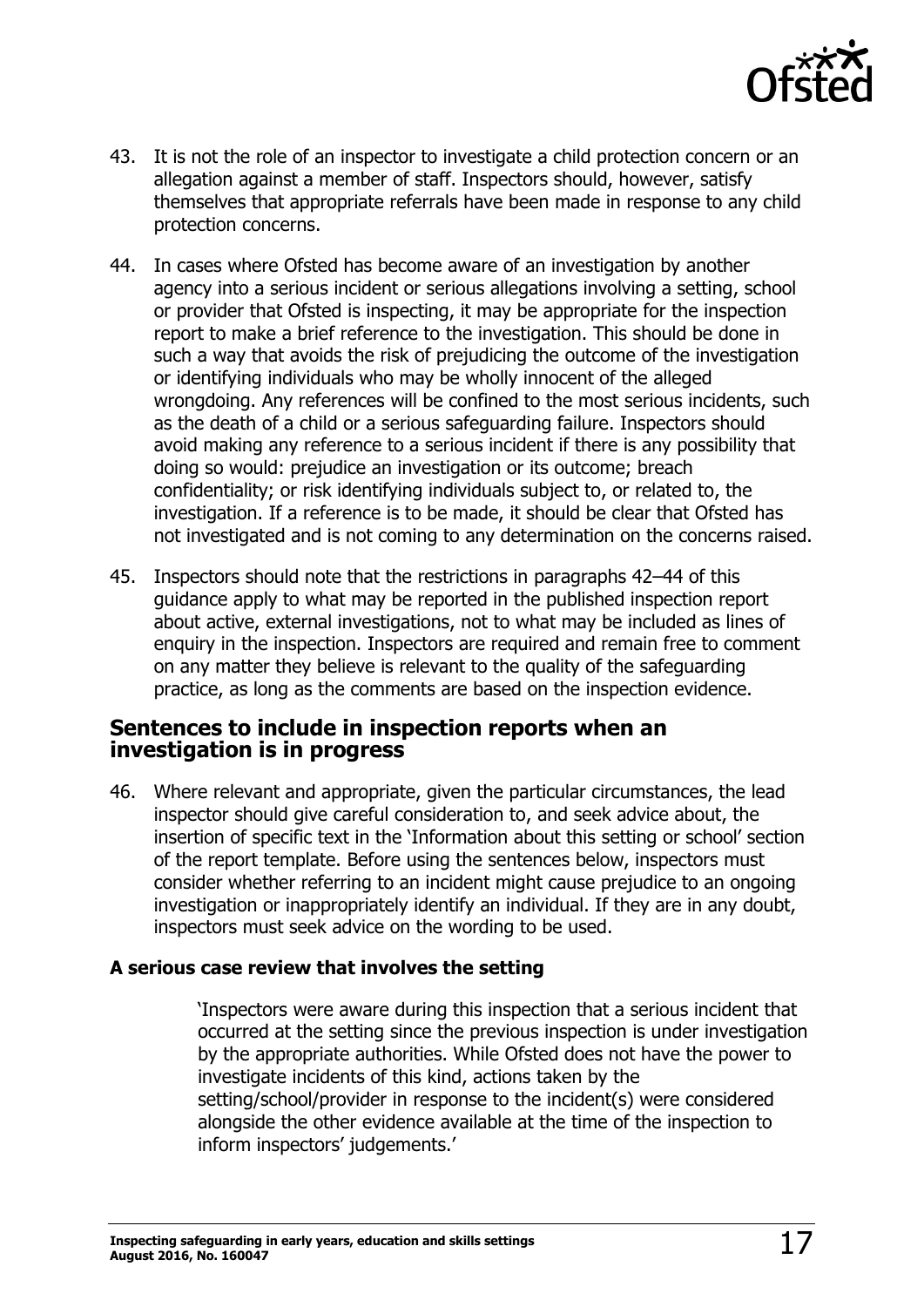

#### **An investigation into the death or serious injury of a child at the setting or while in the care of staff**

'Inspectors were aware during this inspection that a serious incident that occurred at the setting/while a child was in the care of staff employed by the setting [for example during an educational visit – amend as appropriate] since the previous inspection is under investigation by the appropriate authorities. While Ofsted does not have the power to investigate incidents of this kind, actions taken by the setting/school/provider in response to the incident(s) were considered alongside the other evidence available at the time of the inspection to inform inspectors' judgements.'

47. In situations where the incident concerns a child who attends or used to attend the early years setting or school, but the incident did not take place in the setting or school, the following form of words could be used:

> 'Inspectors were aware during this inspection of a serious incident involving a child who attends/used to attend this setting/school/provision [delete as appropriate] that had occurred since the previous inspection. While Ofsted does not have the power to investigate incidents of this kind, actions taken by the setting/school/provider in response to the incident(s) were considered alongside the other evidence available at the time of the inspection to inform inspectors' judgements.'

#### **An investigation into alleged child protection failings**

'Inspectors were aware during this inspection that serious allegations of a child protection nature were being investigated by the appropriate authorities. While Ofsted does not have the power to investigate allegations of this kind, actions taken by the setting/school/provider in response to the allegations(s) were considered alongside the other evidence available at the time of the inspection to inform inspectors' judgements.'

#### **A police investigation into the use of restraint/restriction of liberty at the setting**

'Inspectors were aware during this inspection of a police investigation into serious allegations about restriction of liberty at the setting/school/provider. While Ofsted does not have the power to investigate allegations of this kind, actions taken by the setting/school/provider in response to the allegation(s) were considered alongside the other evidence available at the time of the inspection to inform inspectors' judgements.'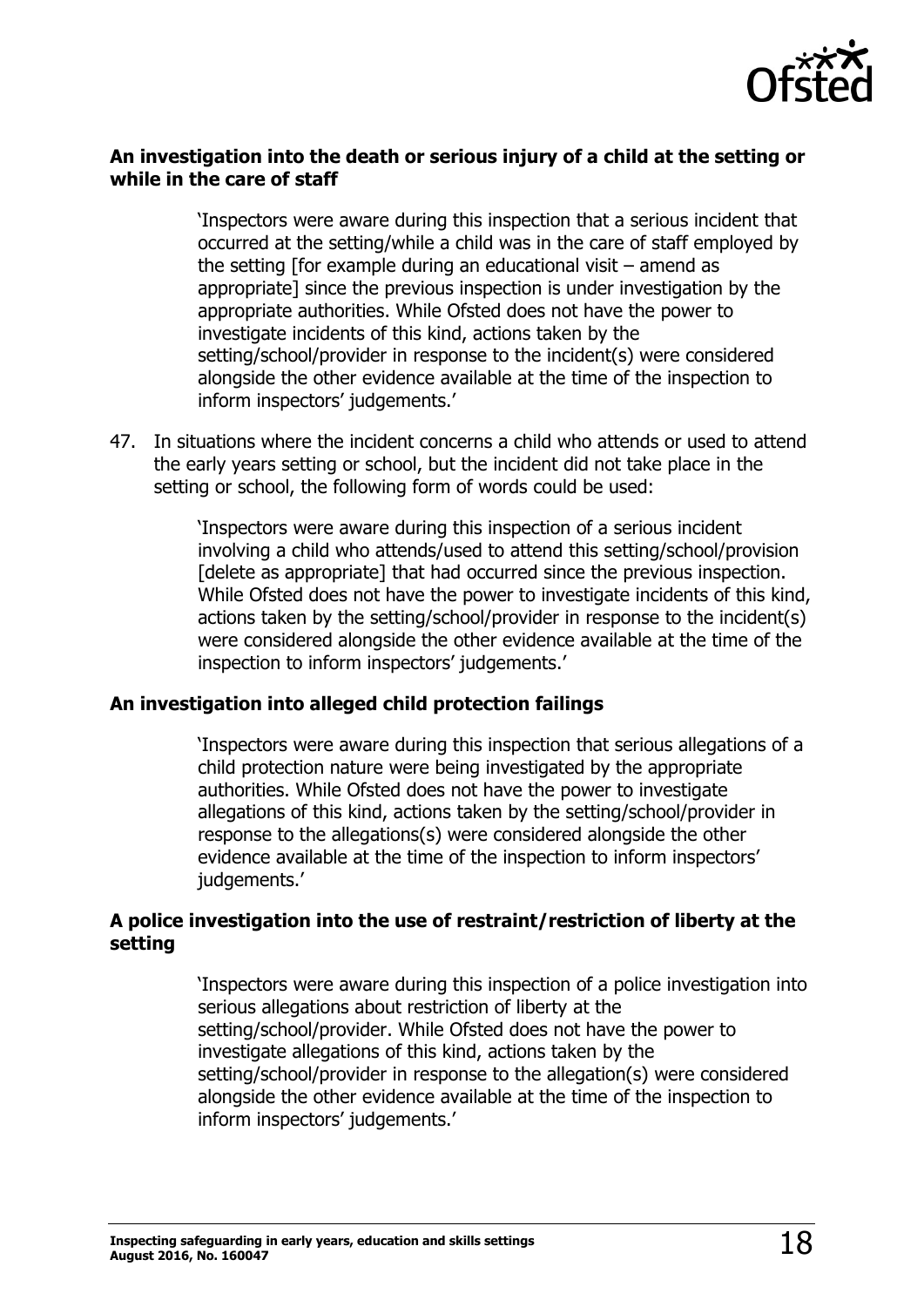

# <span id="page-18-0"></span>**Annex 1. Safeguarding requirements for leaders and managers**

Governing bodies, boards of trustees, registered providers and proprietors (including management committees) must ensure that they comply with their safeguarding duties under legislation. They must ensure that the policies, procedures and training in their early years settings, schools or colleges are effective and comply with the law at all times.

The responsibilities placed on governing bodies, boards of trustees, registered providers, proprietors and management committees include:

- contributing to inter-agency working in line with statutory quidance
- having due regard to the need to prevent people from being drawn into terrorism in accordance with the Counter-Terrorism and Security Act 2015
- carrying out reasonable checks, for example for links with extremism, on all visitors who are intending to work with children, learners and/or staff or to address assemblies
- **E** ensuring that an effective child protection policy is in place, together with a staff behaviour policy, where applicable
- appointing a designated safeguarding lead and, in schools and colleges, ensuring that they should undergo child protection training every two years
- **P** prioritising the welfare of children and learners and creating a culture where staff are confident to challenge senior leaders over any safeguarding concerns
- making sure that children and learners are taught how to keep themselves safe
- putting in place appropriate safeguarding responses to children and learners who go missing from early years and education settings, particularly on repeat occasions.

Governing bodies, boards of trustees, registered providers, proprietors and management committees should prevent people who pose a risk of harm from working with children or learners by:

- adhering to statutory responsibilities to check staff who work with children and learners
- $\blacksquare$  taking proportionate decisions on whether to ask for checks beyond those that are required
- $\blacksquare$  ensuring that volunteers are appropriately supervised
- making sure that, in relation to maintained schools, at least one person on any appointment panel has undertaken safer recruitment training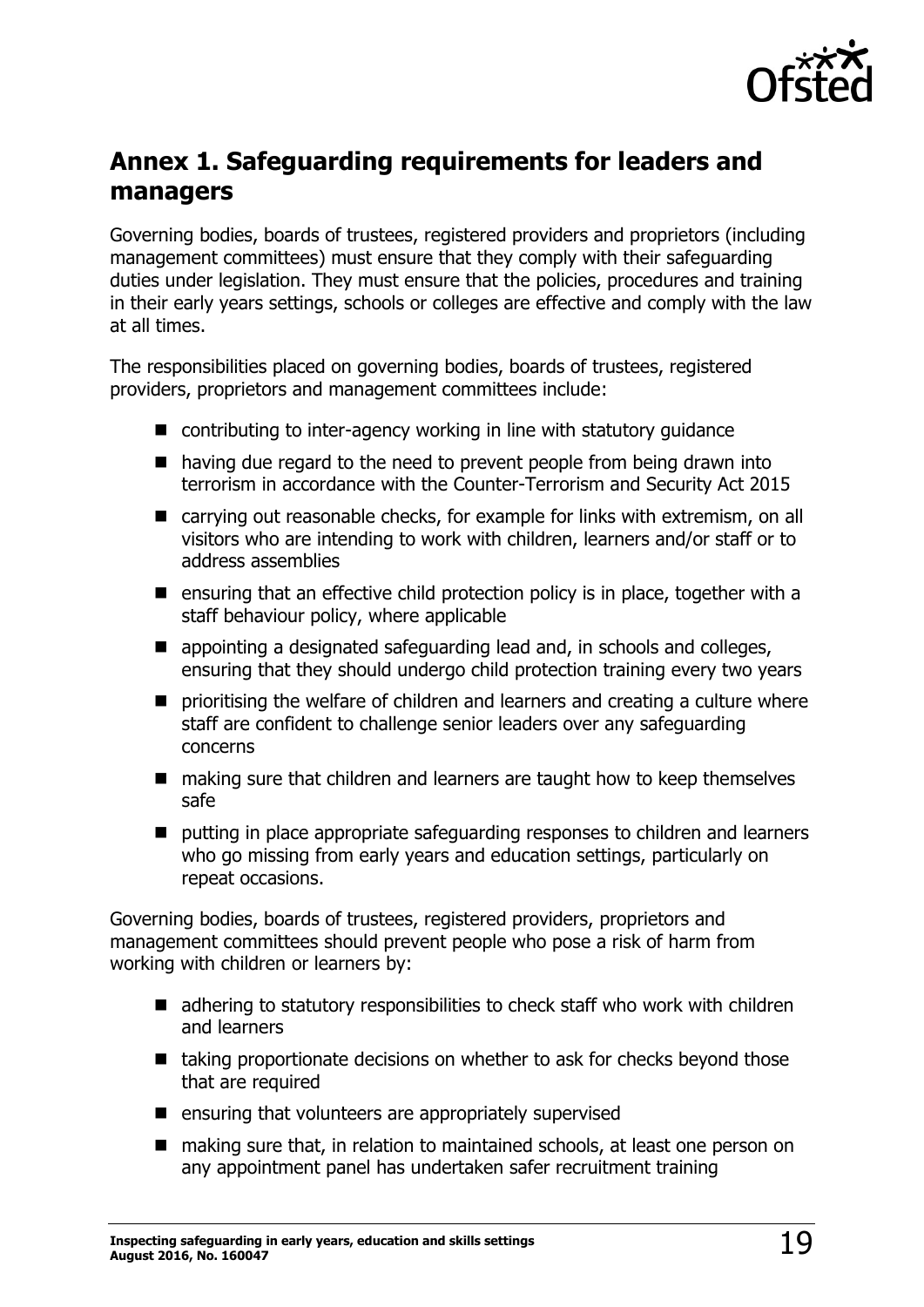

- ensuring that there are procedures in place to handle allegations against members of staff and volunteers
- making sure that there are procedures in place to handle allegations against other children or learners.

Governing bodies, boards of trustees, registered providers, proprietors and management committees should ensure that allegations against members of staff and volunteers are referred to the local authority's designated officer(s) involved in the management and oversight of allegations against people who work with children.<sup>26</sup> There must be procedures in place to make a referral to the Disclosure and Barring Service (DBS) if a person in regulated activity has been dismissed or removed due to safeguarding concerns or would have been removed had they not resigned. This is a legal obligation and failure to do so is a criminal offence. For example, it is a criminal offence for an employer knowingly to take on an individual in a DBS-regulated activity (such as schools or childcare) who has been barred from such an activity. Governing bodies of maintained schools and boards of trustees of academies must appoint a designated teacher to promote the educational achievement of children who are looked after and ensure that this person has appropriate training. Governing bodies, boards of trustees, registered providers, proprietors and management committees should ensure that staff have the skills, knowledge and understanding necessary to keep looked after children safe.

Early years providers, school leaders and further education and skills providers should create a culture of safe recruitment that includes the adoption of recruitment procedures that help deter, reject or identify people who might abuse children and learners. Governing bodies, boards of trustees, registered providers and proprietors must act reasonably in making decisions about the suitability of prospective employees.

It is the registered provider's, board of trustees', proprietor's or governing body's responsibility to ensure that safe recruitment checks are carried out in line with statutory requirements, using the DfE guidance. There is no requirement to carry out retrospective checks on current staff – the necessary checks are those that were in force at the time the appointment was made.

Governing bodies, boards of trustees, registered providers and proprietors must ensure that when an individual is appointed to carry out teaching work, an additional check is carried out to ensure that the individual is not prohibited from teaching. For those who are to be involved in management roles in independent schools (including academies and free schools), an additional check is required to ensure that they are not prohibited from management under Section 128 of the Education and Skills Act 2008.

Schools and colleges **must** keep a single central record. The record must cover the following people:

**Inspecting safeguarding in early years, education and skills settings August 2016, No. 160047** 20

j

 $26$  This person was and may still be known as the local authority designated officer (LADO).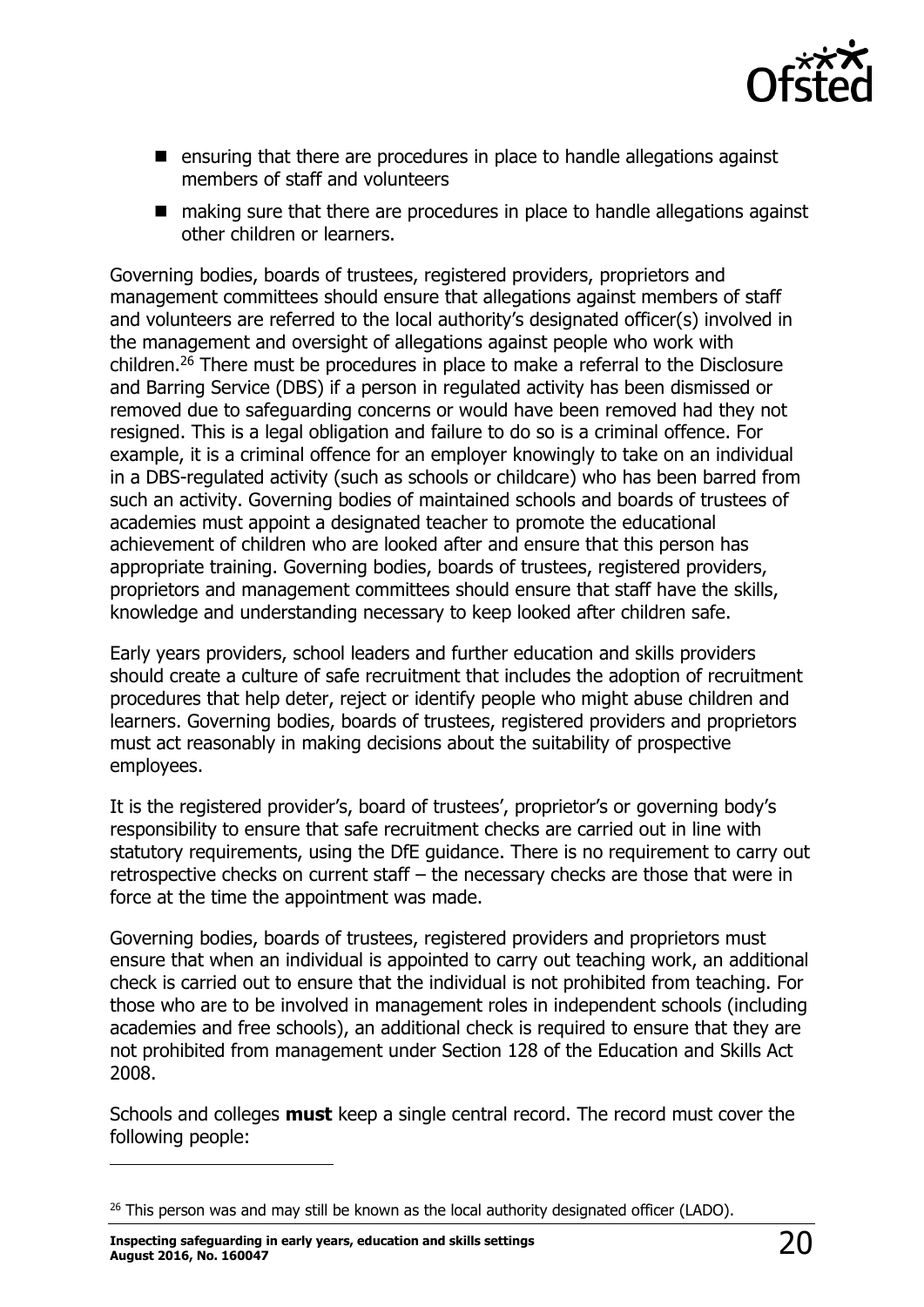

- all staff (including supply staff and teacher trainees on salaried routes) who work in the school; in colleges, this means those providing education to children
- for independent schools, including academies and free schools, all members of the proprietor body.

The record should also cover all others who work in regular contact with children in the school or college, including volunteers who have been checked.

Registered early years providers must keep the required information above, as set out in paragraphs 3.68–3.72 of the 'Statutory framework for the Early Years Foundation Stage', although they are not required to keep this information as a single central record.

It is the registered provider's or school's responsibility to ensure that all the staff they employ in specified early or later years childcare have had the appropriate checks. This includes ensuring that staff working in early and later years settings are suitable to do so. The 'Statutory framework for the Early Years Foundation Stage' sets out the disqualification requirements that early years providers must meet. School inspectors should also be aware of the latest version of the statutory guidance 'Disqualification under the Childcare Act 2006' that was issued in June 2016. This statutory guidance applies to governing bodies of maintained schools, including maintained nursery schools, and proprietors of non-maintained and independent schools (including academies) and management committees of pupil referral units.

Governing bodies, boards of trustees, proprietors and management committees must ensure that they are not knowingly employing a person who is disqualified under the School Staffing (England) Regulations 2009 in connection with relevant early years provision. In gathering information to make these decisions, they must ensure that they act proportionately and minimise wherever possible the intrusion into the private lives of their staff and members of their household. Disqualification may also affect relevant staff working in early or later years provision or those who are directly concerned with the management of such provision who are disqualified 'by association'. A person is automatically disqualified if they live in the same household as another person who is disqualified or in a household where a disqualified person is employed. The statutory guidance lists the categories of staff covered by the legislation.

A disqualified person may apply to Her Majesty's Chief Inspector for a waiver of disqualification for most grounds of disqualification. Ofsted has published a factsheet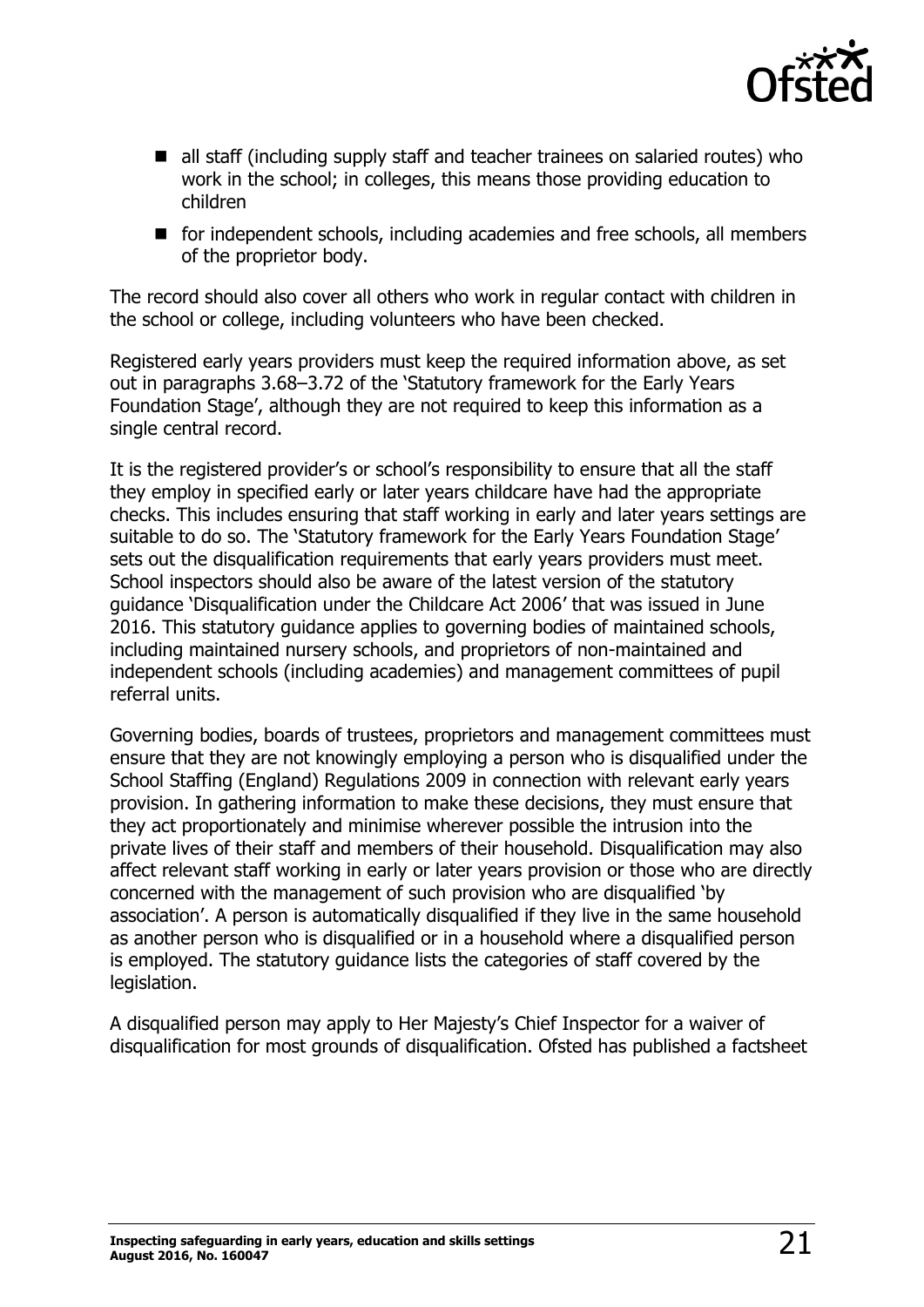

setting out how to make a waiver application, which is available from the Ofsted website.<sup>27</sup>

<sup>&</sup>lt;sup>27</sup> 'Applying to waive disqualification: early years and childcare provision', Ofsted, September 2014, [www.gov.uk/government/publications/applying-to-waive-disqualification-early-years-and-childcare](http://www.gov.uk/government/publications/applying-to-waive-disqualification-early-years-and-childcare-providers)[providers.](http://www.gov.uk/government/publications/applying-to-waive-disqualification-early-years-and-childcare-providers)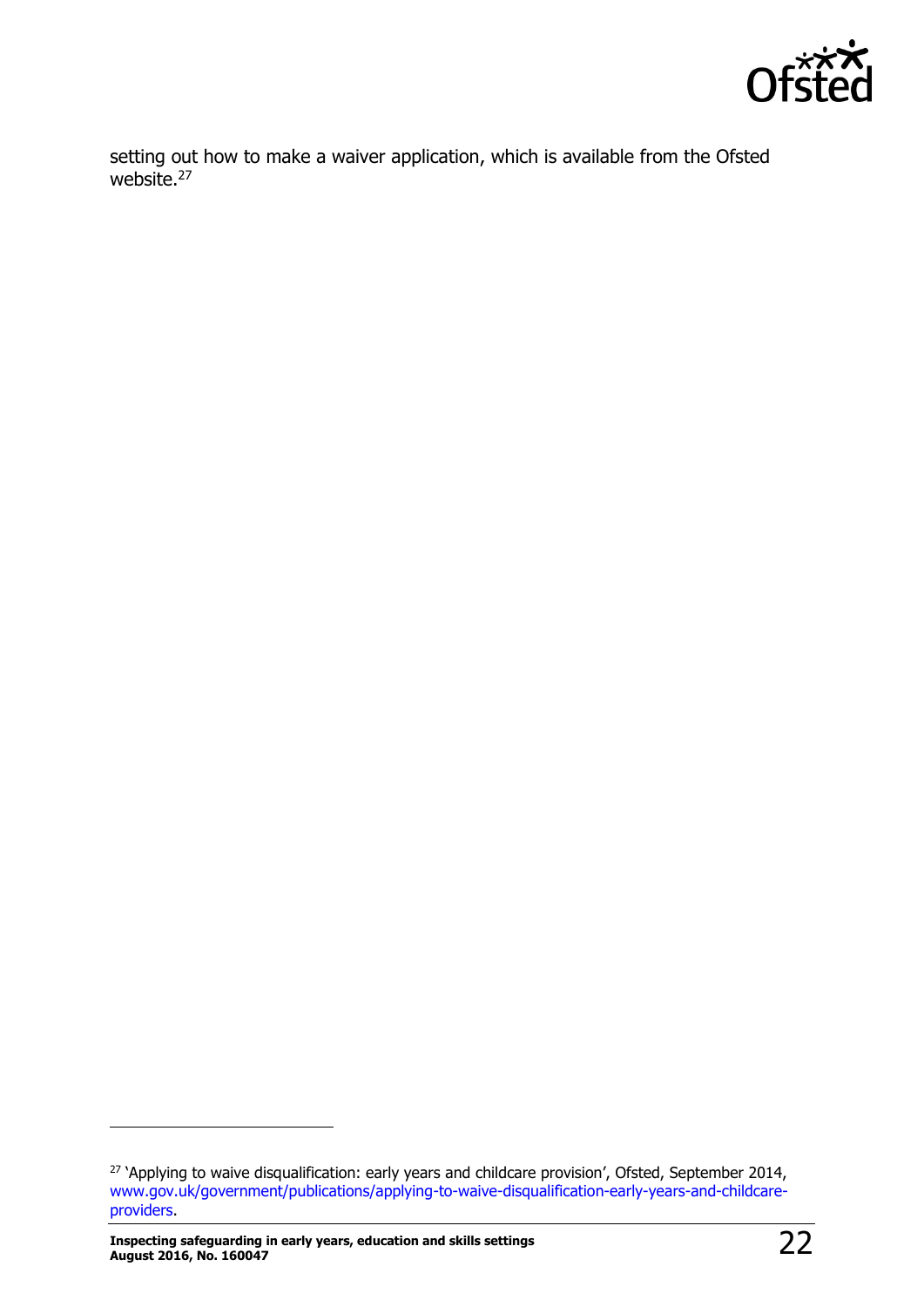

# <span id="page-22-0"></span>**Annex 2. Disclosure and Barring Service<sup>28</sup> checks, Secretary of State prohibition orders and preappointment checks**

The level of DBS check required, and whether a prohibition check is required, will depend on the role and duties of an applicant to work in an early years setting, school or further education and skills provider. For most appointments, an enhanced DBS check with barred list information will be appropriate as the majority of staff will be engaging in regulated activity as defined in the Safeguarding Vulnerable Groups Act 2006, schedule 4 as amended by the Protection of Freedoms Act 2012.<sup>29</sup> The scope of regulated activity in relation to children is set out in a factual note published by the Department for Education.<sup>30</sup>

In a school or college, a supervised volunteer who regularly teaches or looks after children is not in regulated activity. The DfE has published separate statutory guidance on supervision and regulated activity that schools and colleges should have regard to when considering which checks should be undertaken on volunteers.<sup>31</sup>

When the DBS has completed its check, a DBS certificate is sent to the applicant. The applicant must show the certificate to their potential employer before they take up post or as soon as practicable afterwards. Alternatively, if the applicant has subscribed to it and gives permission, the early years setting, school or college may undertake an online update check through the DBS Update Service.

If an early years setting, school or college allows an individual to start work in regulated activity before the DBS certificate is available, it should ensure that the individual is appropriately supervised and that all other checks have been completed.

Individuals who have lived or worked outside the UK must undergo the same checks as all other staff in schools or colleges. In addition, schools and colleges must make any further checks they think appropriate so that any relevant events that occurred outside the UK can be considered. These further checks should include a check for information about any teacher sanction or restriction that a European Economic Area professional regulating authority has imposed. Schools and colleges should consider the circumstances that led to the restriction or sanction being imposed when considering a candidate's suitability for employment.

An early years setting, school or college may request an enhanced DBS check with barred list information should there be concerns about an individual who has worked

j

<sup>&</sup>lt;sup>28</sup> For more information see the DBS website:

[www.gov.uk/government/organisations/disclosure-and-barring-service.](http://www.gov.uk/government/organisations/disclosure-and-barring-service) <sup>29</sup> [www.legislation.gov.uk/ukpga/2006/47/schedule/4.](http://www.legislation.gov.uk/ukpga/2006/47/schedule/4)

<sup>&</sup>lt;sup>30</sup> 'Regulated activity in relation to children: scope', DfE, 2012;

[www.gov.uk/government/publications/keeping-children-safe-in-education--2.](http://www.gov.uk/government/publications/keeping-children-safe-in-education--2) <sup>31</sup> See Annex D of 'Keeping children safe in education'; [www.gov.uk/government/publications/keeping-children-safe-in-education--2.](http://www.gov.uk/government/publications/keeping-children-safe-in-education--2)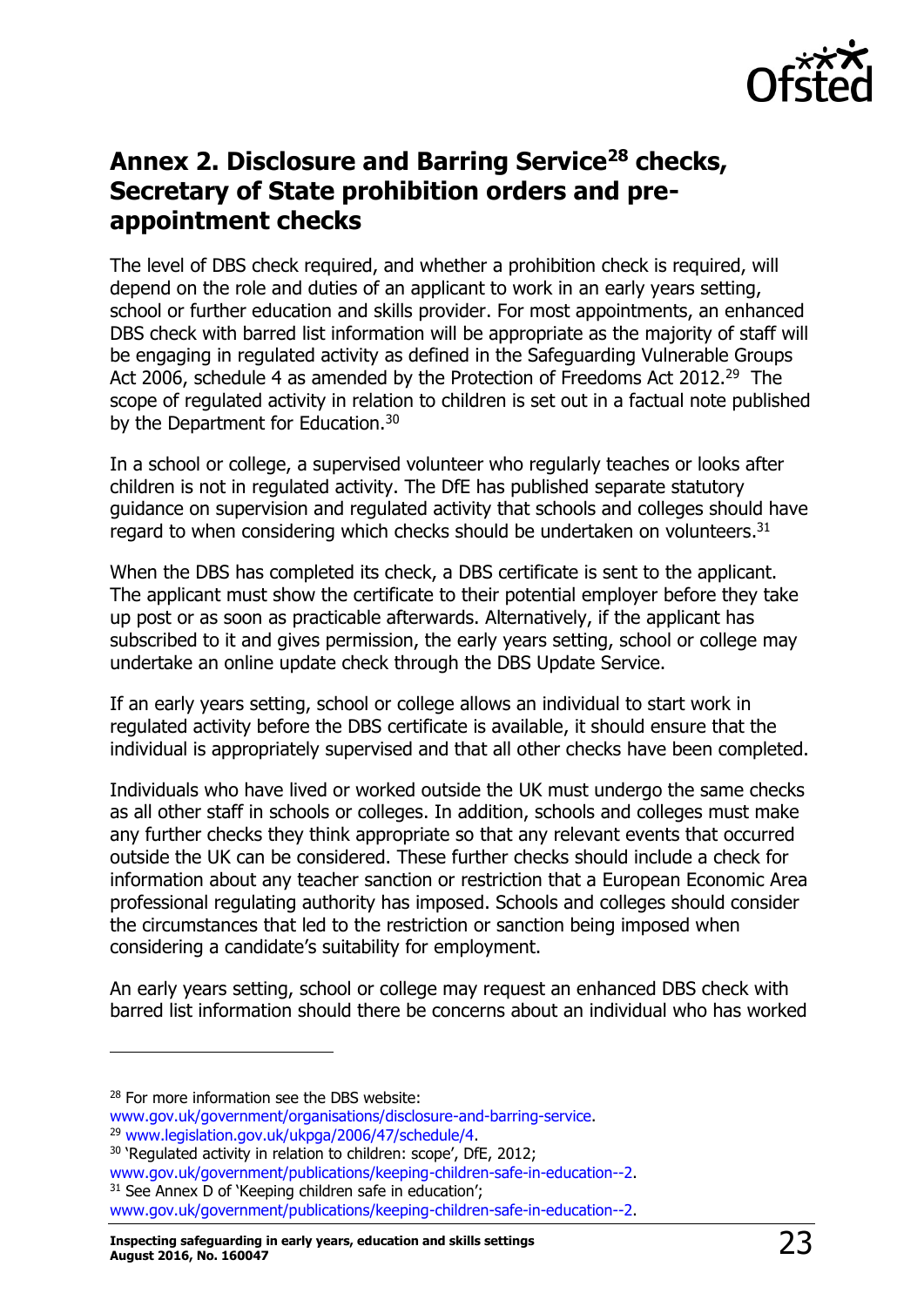

abroad, bearing in mind the duty early years settings, schools and colleges are under not to allow a barred person to work in regulated activity.

Prohibition orders prevent a person from carrying out teaching work in schools, sixth form colleges, 16 to 19 academies, relevant youth accommodation and children's homes in England. A person who is prohibited from teaching must not be appointed to work as a teacher in such a setting. A check of any prohibition can be carried out using the Teacher Services system.<sup>32</sup>

A section 128 direction prohibits or restricts a person from taking part in the management of an independent school, including academies and free schools. A check for a section 128 direction can also be made using the Teacher Services system.

An offer of appointment to a successful candidate, including one who has lived or worked abroad, must be conditional on satisfactory completion of pre-employment checks including seeking references. More information about how to conduct these checks is in the DfE guidance 'Keeping children safe in education', paragraphs 102 to 107.

Governors in maintained schools are required to have an enhanced criminal records certificate from the DBS and it is the responsibility of the governing body to apply for the certificates. A barred list check is not required unless the governor also engages in regulated activity. Governors of other schools and colleges who are volunteers should be treated on the same basis as other volunteers. An enhanced DBS check should only be requested if they engage in regulated activity. However, governing bodies can request an enhanced DBS check without a barred list check on an individual as part of the appointment process for governors.

j

 $32$  The Teacher Services system is accessed via the DfE's secure access portal; [https://teacherservices.education.gov.uk.](https://teacherservices.education.gov.uk/)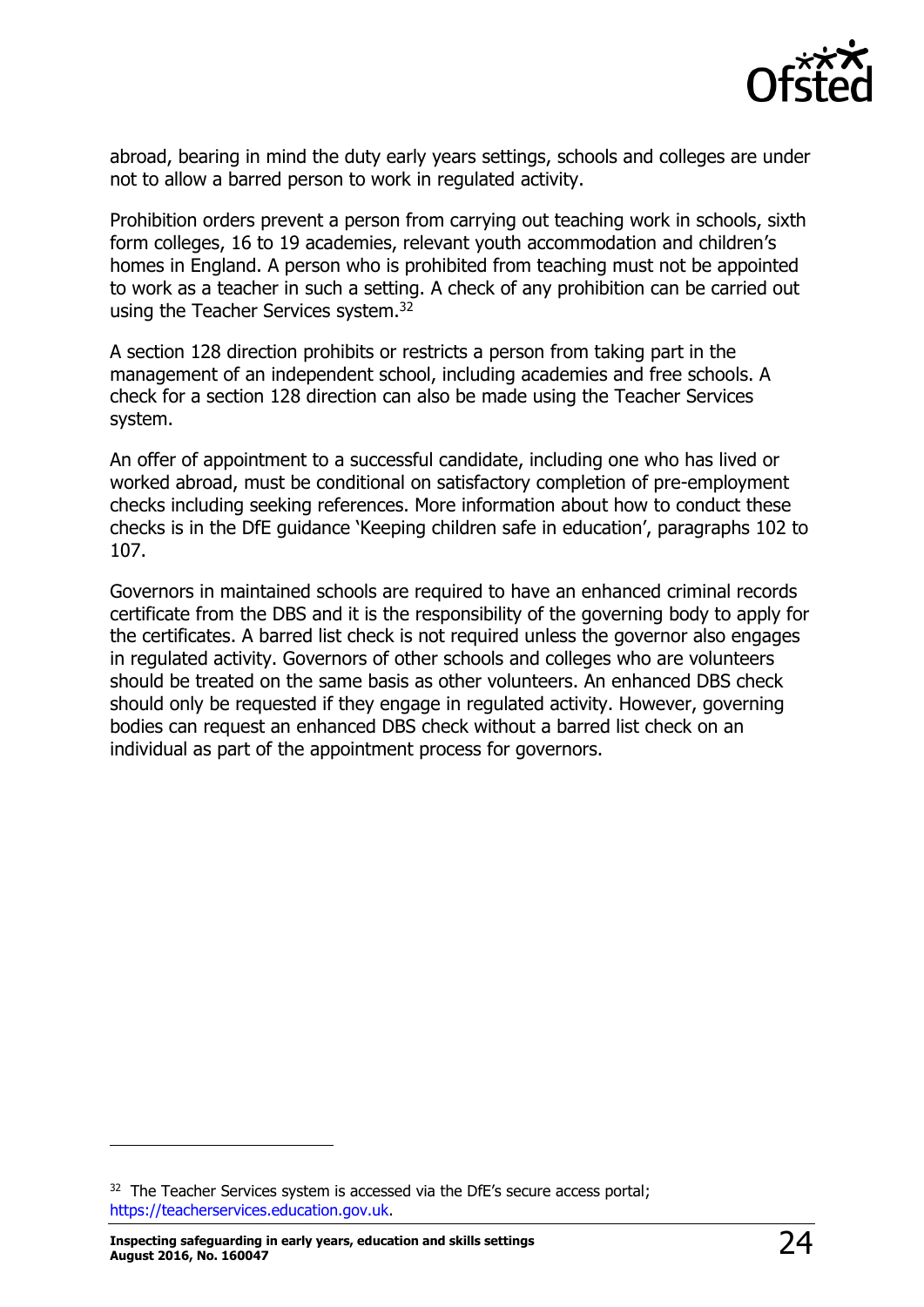

# **Annex 3. The single central record**

Generally, the information to be recorded by schools or other providers on individuals is whether or not the following checks have been carried out or certificates obtained and the date on which each check was completed:

- $\blacksquare$  an identity check
- a barred list check
- an enhanced DBS check/certificate
- a prohibition from teaching check
- a check for a section 128 direction (for management positions in independent schools including academies and free schools)
- **Further checks on people living or working outside the UK**
- a check of professional qualifications
- a check to establish the person's right to work in the UK.

For supply staff, schools and other providers should also include whether written confirmation has been received that the employment business supplying the member of supply staff has carried out the relevant checks and obtained the appropriate certificates, whether any enhanced DBS check certificate has been provided in respect of the member of supply staff and the date that confirmation was received.<sup>33</sup>

Where checks are carried out on volunteers, schools should record this on the single central record.

Details of the records that must be kept are contained in:

- for maintained schools: Regulations  $12(7)$  and  $24(7)$  and Schedule 2 to the School Staffing (England) Regulations 2009 and the School Staffing (England) Amendment Regulations 2013 (applied to pupil referral units through the Education (Pupil Referral Units) (Application of Enactments) (England) Regulations 2007)
- for independent schools (including academies and free schools): Part 4 of the Schedule to the Education (Independent School Standards) Regulations 2014
- for colleges: Regulations 20–25 and the Schedule to the Further Education (Providers of Education) (England) Regulations 2006<sup>34</sup>

<sup>&</sup>lt;sup>33</sup> Independent schools and non-maintained special schools should also include the date on which any certificate was obtained.

 $34$  16 to 19 academies and free schools are covered through their funding agreements.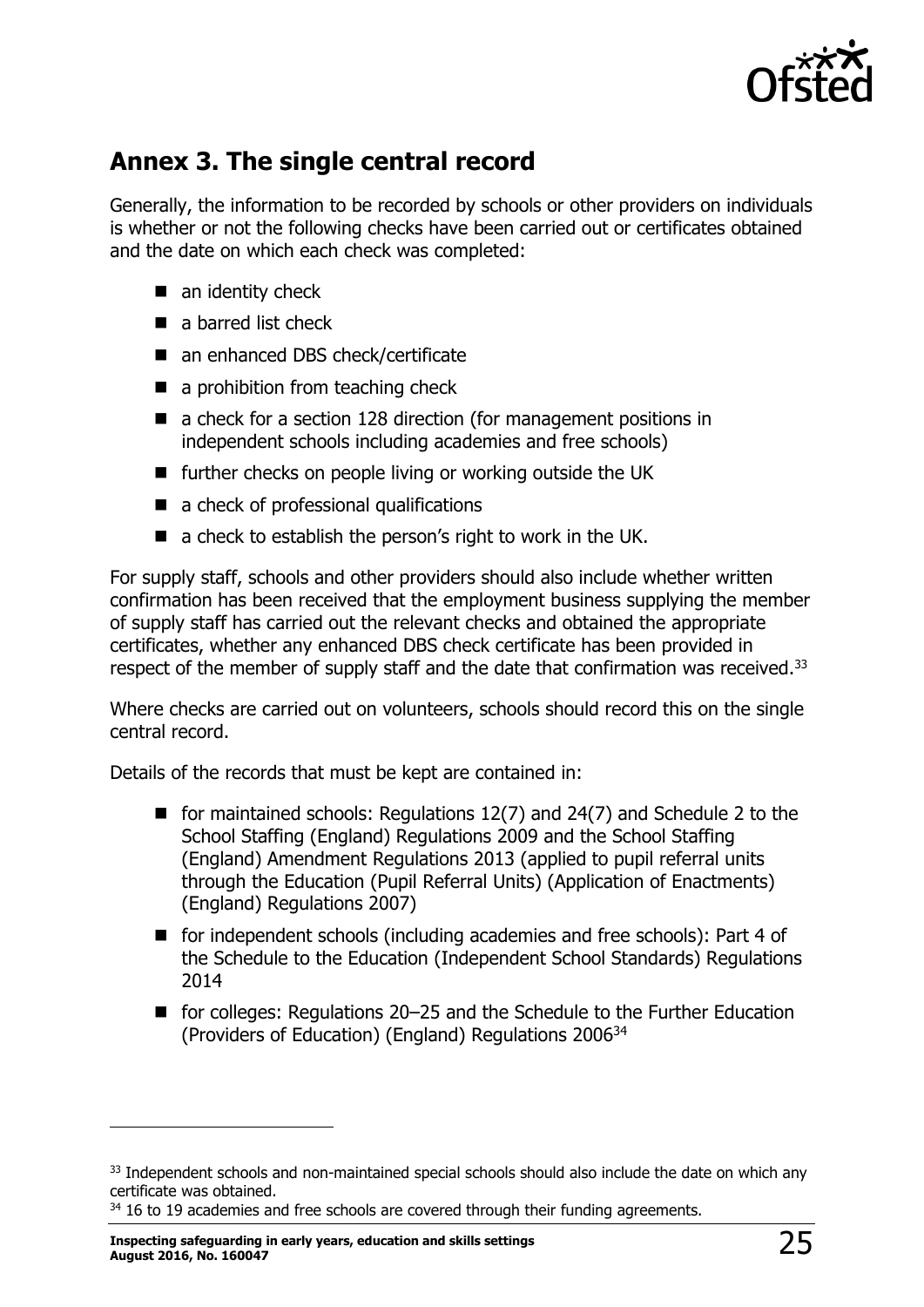

■ for non-maintained special schools: Regulation 3 and Paragraph 6 of Part 1 and Paragraph 18 of Part 2 of the Schedule to the Education (Non-Maintained Special Schools) (England) Regulations 2015.

If a school or college has concerns about an existing staff member's suitability to work with children or learners, it should carry out all relevant checks as if the person were a new member of staff. Similarly, if a person working at the school or college moves from a post that was not regulated activity into work that is regulated activity, the relevant checks for the regulated activity must be carried out. Apart from these circumstances, in respect of existing staff the school or college is not required to request a DBS check or barred list check. The only requirement for those appointed before March 2002 is that they must have been List 99 checked. DBS checks became mandatory for the entire maintained schools' workforce from 12 May 2006 (September 2003 for independent schools, including academies).

While registered early years providers are not required to keep a single central record, they are still required to obtain the relevant information to confirm the suitability of those caring for children. The requirements are set out in the 'Statutory framework for the Early Years Foundation Stage' and are referenced earlier in this document.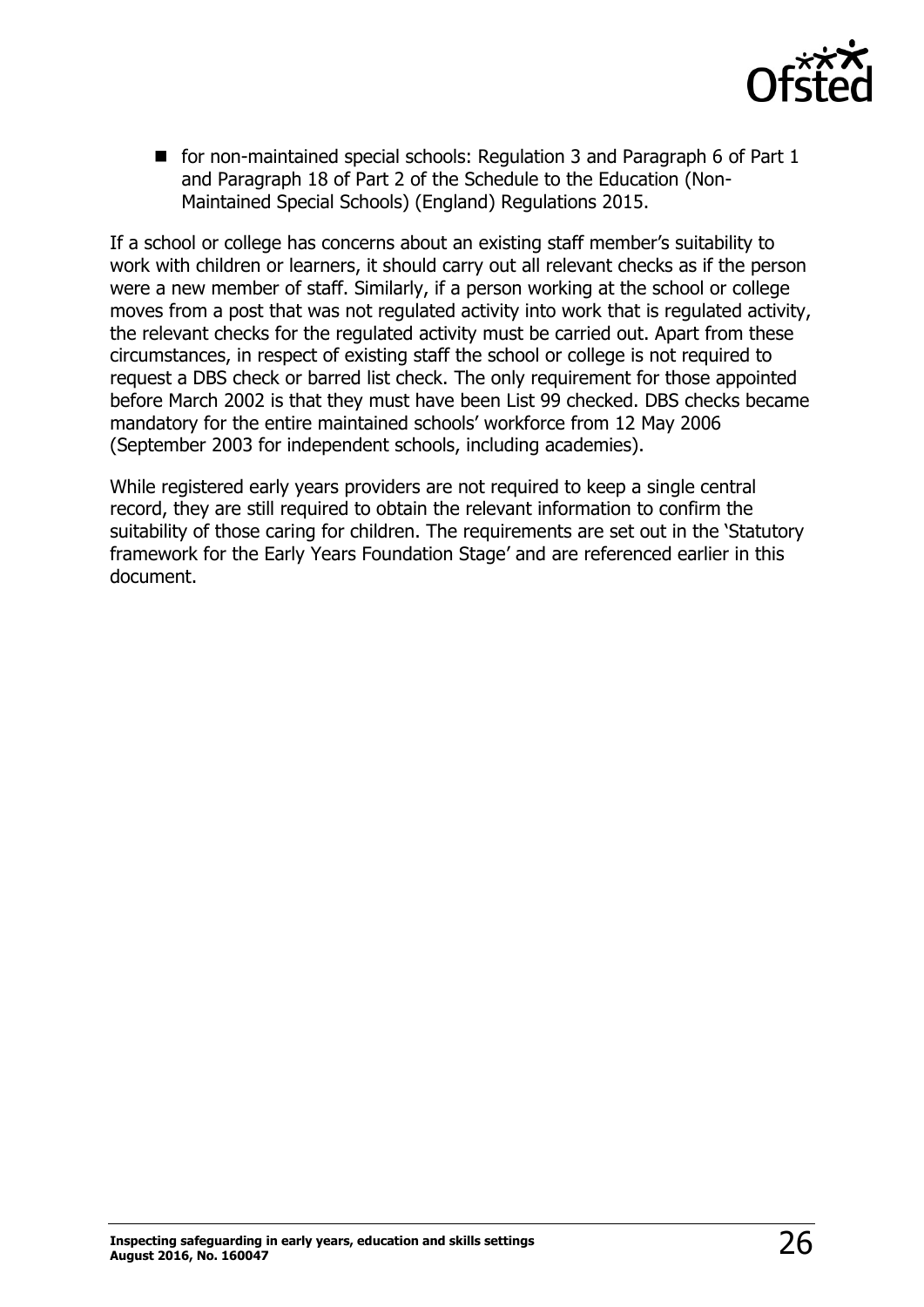

# <span id="page-26-0"></span>**Annex 4. Safeguarding requirements in further education and skills providers that are not colleges**

The following extracts from 'Working together to safeguard children' apply to voluntary organisations and private sector providers in the further education sector.

> 'Voluntary organisations and private sector providers play an important role in delivering services to children. They should have the arrangements described in paragraph 4 of this chapter in place in the same way as organisations in the public sector, and need to work effectively with the LSCB [Local Safeguarding Children Board].' 35

Chapter 2, paragraph 4 of 'Working together to safeguard children' states that:

'These organisations should have in place arrangements that reflect the importance of safeguarding and promoting the welfare of children, including:

- $\blacksquare$  a clear line of accountability for the commissioning and/or provision of services designed to safeguard and promote the welfare of children
- a senior board level lead to take leadership responsibility for the organisation's safeguarding arrangements
- a culture of listening to children and taking account of their wishes and feelings, both in individual decisions and the development of services
- clear whistleblowing procedures, which reflect the principles in Sir Robert Francis's Freedom to Speak Up review and are suitably referenced in staff training and codes of conduct, and a culture that enables issues about safeguarding and promoting the welfare of children to be addressed
- **E** arrangements which set out clearly the processes for sharing information, with other professionals and with the Local Safeguarding Children Board (LSCB)
- a designated professional lead (or, for health provider organisations, named professionals) for safeguarding. Their role is to support other professionals in their agencies to recognise the needs of children, including possible abuse or neglect. Designated professional roles should always be explicitly defined in job descriptions. Professionals should be given sufficient time, funding, training, supervision and support to fulfil their child welfare and safeguarding responsibilities effectively
- safe recruitment practices for individuals whom the organisation will permit to work regularly with children, including policies on when to obtain a criminal record check

j

<sup>&</sup>lt;sup>35</sup> 'Working together to safeguard children', chapter 2, paragraph 43.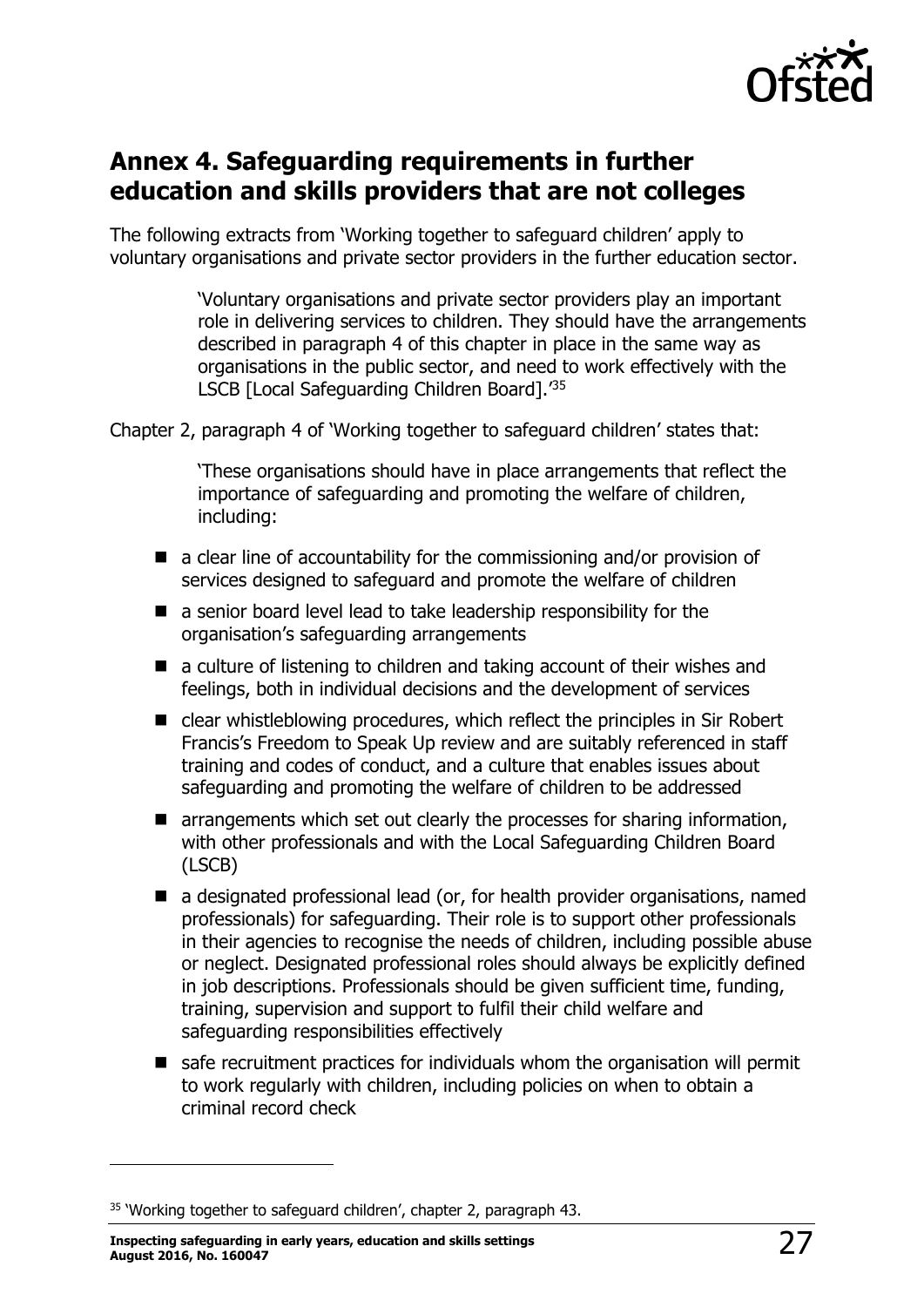

- **E** appropriate supervision and support for staff, including undertaking safeguarding training:
	- $-$  employers are responsible for ensuring that their staff are competent to carry out their responsibilities for safeguarding and promoting the welfare of children and creating an environment where staff feel able to raise concerns and feel supported in their safeguarding role
	- staff should be given a mandatory induction, which includes familiarisation with child protection responsibilities and procedures to be followed if anyone has any concerns about a child's safety or welfare
	- all professionals should have regular reviews of their own practice to ensure they improve over time
- clear policies in line with those from the LSCB for dealing with allegations against people who work with children. An allegation may relate to a person who works with children who has:
	- behaved in a way that has harmed a child, or may have harmed a child
	- possibly committed a criminal offence against or related to a child; or behaved towards a child or children in a way that indicates they may pose a risk of harm to children.'

In addition:

'Arrangements should be put in place to ensure that any allegations about those who work with children are passed to the local authority designated officer, or team of officers, without delay.'

Providers with funding contracts or direct grants from the Education Funding Agency and/or the Skills Funding Agency for the provision of education and/or training have a range of contractual obligations and funding conditions with respect to the safeguarding and protection of learners.

Some providers only train their own employees. Employers are not required to undertake DBS checks on staff who are supervising employed trainees under the age of 18. However, if any staff are employed principally to carry out teaching, training, assessing, mentoring or coaching of learners under 16 years old on a frequent or intensive basis, they are engaged in regulated activity and the employer should undertake a DBS check on those staff.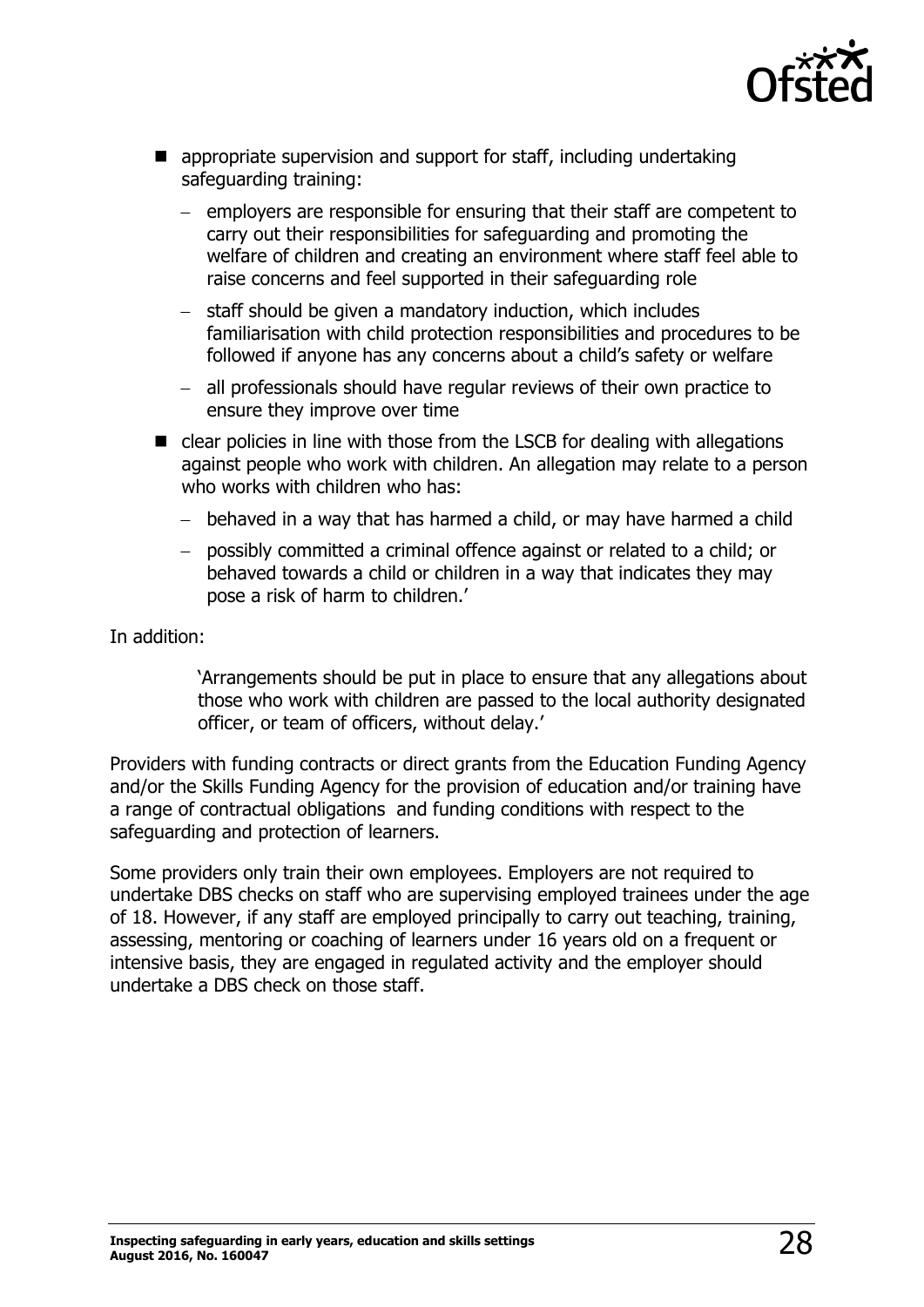

# <span id="page-28-0"></span>**Annex 5. Inspection and health and safety, particularly in further education and skills providers**

Ofsted often receives questions about inspectors' approach to inspecting health and safety. Providers want to find out whether Ofsted expects to see rigorous health and safety checks on inspection; the extent to which inspectors check health and safety documentation for learners on work placements; and whether Ofsted conducts a health and safety audit.

Ofsted is not a health and safety authority and it is not responsible for auditing health and safety standards within the learning environment. However, inspectors have a duty to take prompt and proportionate action and to report any significant health and safety risks affecting learners that are identified during the course of an inspection.

Inspection visits to vocational workshops or learners' workplaces are primarily to observe a teaching or training session or an assessment and to evaluate learners' standards of work. However, during the course of an inspection, inspectors may also identify good or poor health and safety practices as they affect learners and their areas of work. For example, inspectors will check whether the correct personal protective equipment is being worn on a construction site, or whether learners are using correct procedures for storing knives in a catering kitchen.

Subject specialist inspectors should have a working knowledge of the relevant guidance from the Health and Safety Executive. However, inspectors are not health and safety experts and are not expected to have the detailed knowledge that appropriately qualified specialists in this field possess.

Any learning environment or work placement must be fit for purpose and properly planned and evaluated to ensure that it meets appropriate standards and learners' needs. Nevertheless, inspections should not be regarded as health and safety audits, although inspectors will adopt a proportionate approach to checking that the employer has appropriate health and safety systems in place and will identify significant health and safety issues affecting learners where they arise.

#### **The responsibilities of the provider and the employer with respect to health and safety in the context of work experience**<sup>36</sup>

Inspectors will have regard to guidance from the Health and Safety Executive about the relative responsibilities of the training provider and the employer, which emphasises the following:

 $\blacksquare$  the employer has primary responsibility for the health and safety of the learner and should be managing any risks

 $\overline{a}$ 

 $36$  The Health and Safety Executive quidance is available at: [www.hse.gov.uk/youngpeople/workexperience/index.htm.](http://www.hse.gov.uk/youngpeople/workexperience/index.htm)

**Inspecting safeguarding in early years, education and skills settings August 2016, No. 160047** 29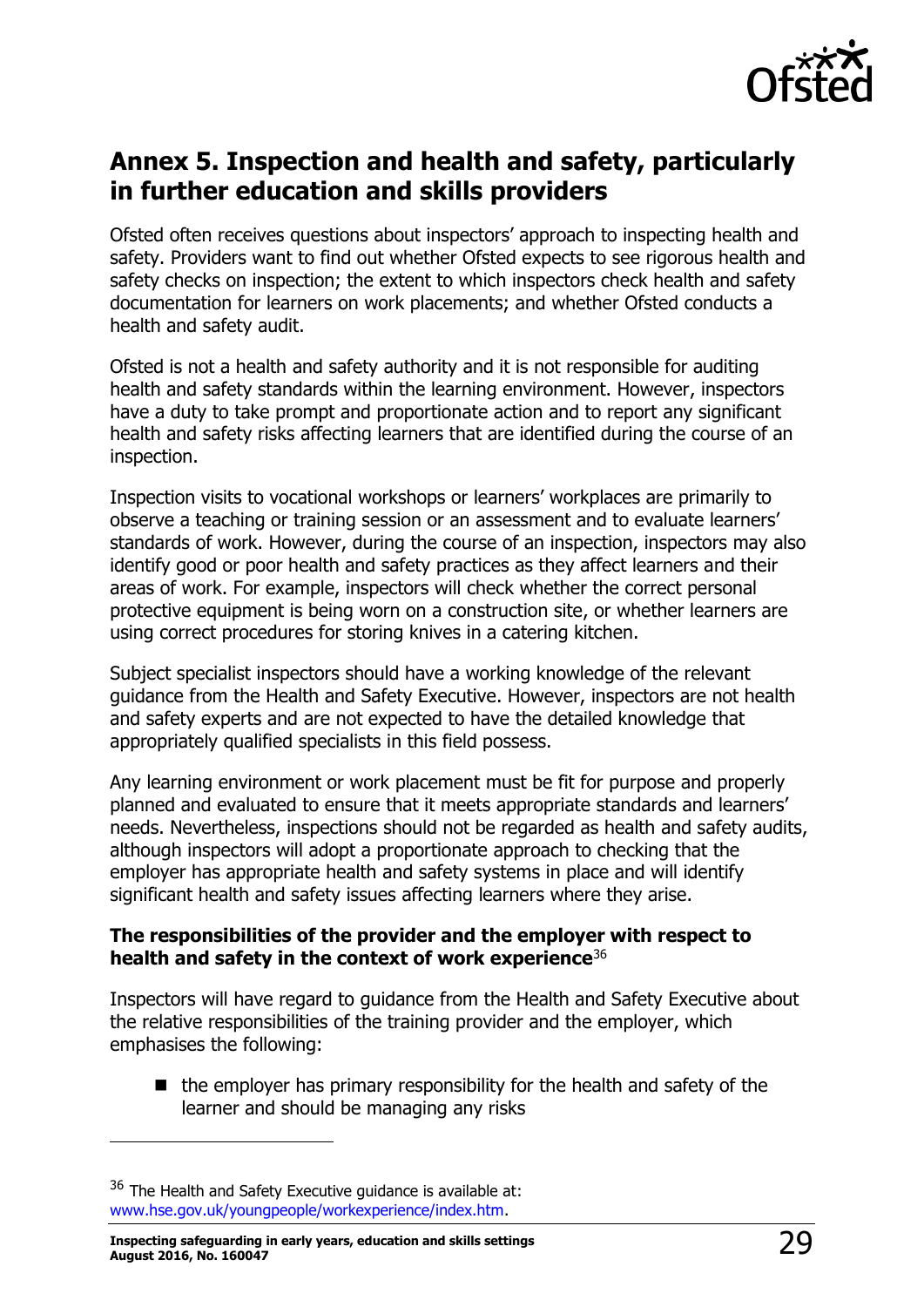

- the training provider should take reasonable steps to satisfy itself that the employer is managing the risks and understands the specific factors relevant to employing young people
- $\blacksquare$  the training provider should keep checks in proportion to the level of risk, which will vary in relation to the type of working environment involved
- the provider should avoid seeking paperwork for assurance purposes, using an exchange of emails or correspondence to provide an audit trail if this is needed.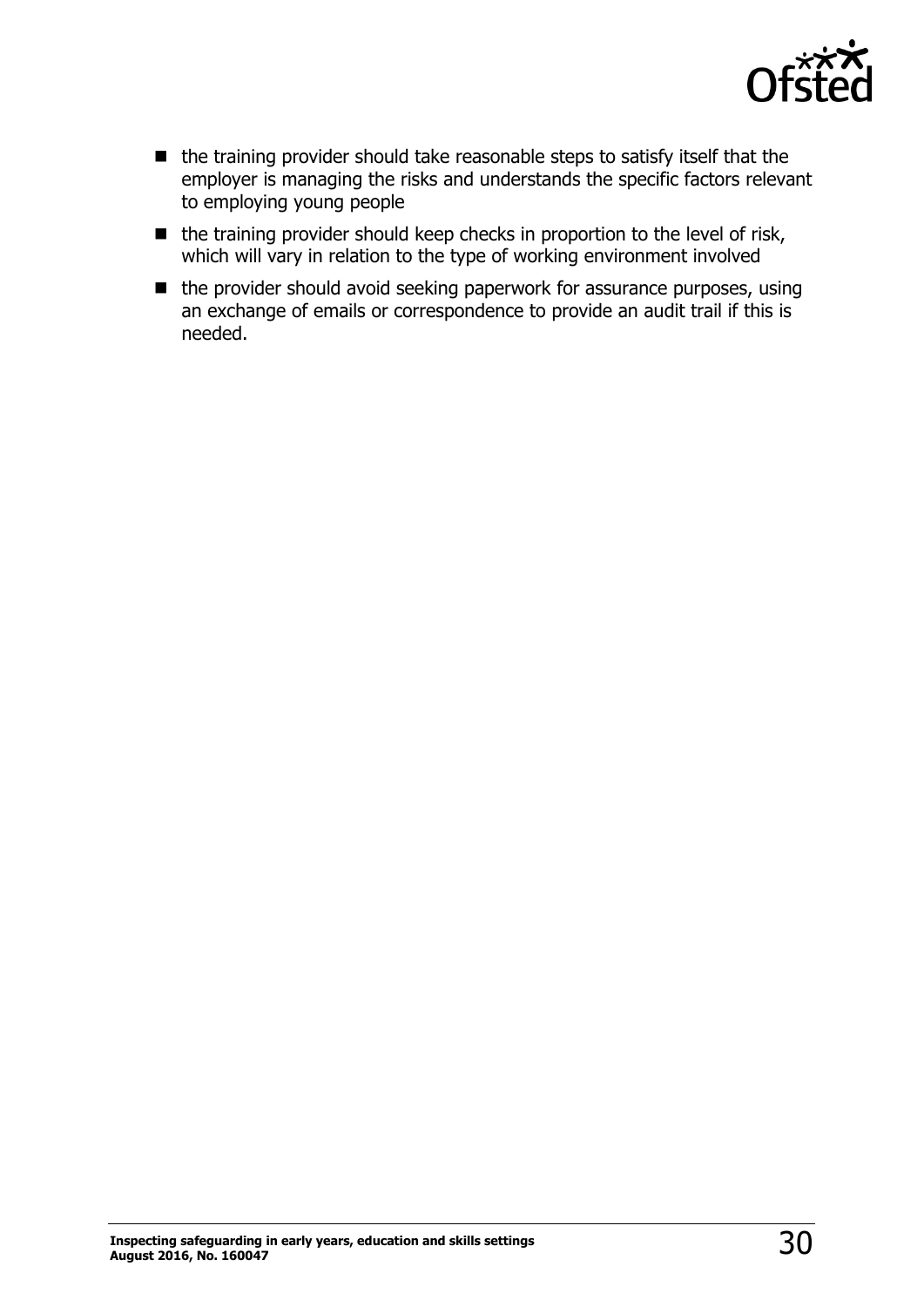

# <span id="page-30-0"></span>**Annex 6. Assessment of risk in settings that children attend because individuals reside on the premises or have access to children and young people**

This annex sets out details of how Ofsted inspectors check that early years providers ensure that any risks arising from individuals, other than staff or users, living on or accessing the premises (both those employed by the setting and those who do not work for the organisation), are determined, assessed and acted on.<sup>37</sup>

During an inspection or registration visit, inspectors must explore whether anyone lives on the setting premises<sup>38</sup> or whether anyone other than staff and users of the service has access to the premises. This requirement applies to the inspection of any setting that children attend and/or where they are resident.

Inspectors need to be vigilant when assessing how the provider mitigates all risks, including those arising from any individuals living on the premises. They must avoid making assumptions about who has access to the premises. Inspectors must not allow more immediate concerns to overshadow their assessment of arrangements where an individual, not employed by the provider, lives on or has access to the premises; this is a key safeguarding issue. Access to the premises by other individuals must be assessed even where there may appear to be less risk. For example, because the fact that those who have access are council staff does not, in itself, mitigate possible risk to children and young people. The assessment of access needs to take account of the age and vulnerability of the children or young people who attend, or who are resident at, the premises.

Where individuals other than members of staff reside on or in the vicinity of the premises, the provider must demonstrate that they have fully assessed any risks they may pose to children. In the case of a regulated setting, this is a regulatory requirement.<sup>39</sup> Inspectors should always establish whether residential accommodation exists in, or in close proximity to, the premises irrespective of whether anyone is actually living in that accommodation at the time of the inspection (or registration visit). Inspectors should also establish who makes the decision about letting the accommodation (be that for rent or not) and what vetting of prospective tenants is undertaken before arranging any letting.

Inspectors should take account of the availability of access to the premises through any linked residential accommodation. If, for example, the residential area where the

 $\overline{a}$ 

<sup>&</sup>lt;sup>37</sup> In the case of childminders who operate on domestic premises, household members who live in and have access to the premises (but do not work for the organisation) are routinely checked by Ofsted. <sup>38</sup> For the purposes of this guidance, 'premises' is not restricted to the definition as set out in regulation (i.e. only those areas where the early years' service is provided); rather, it includes accommodation within the same main building, a completely self-contained apartment, with a separate entrance, that is part of that building or a residence in the grounds. <sup>39</sup> In an early years setting, this is a requirement where it pertains to the requlatory definition of 'the

premises' (only those areas where the early years service is provided).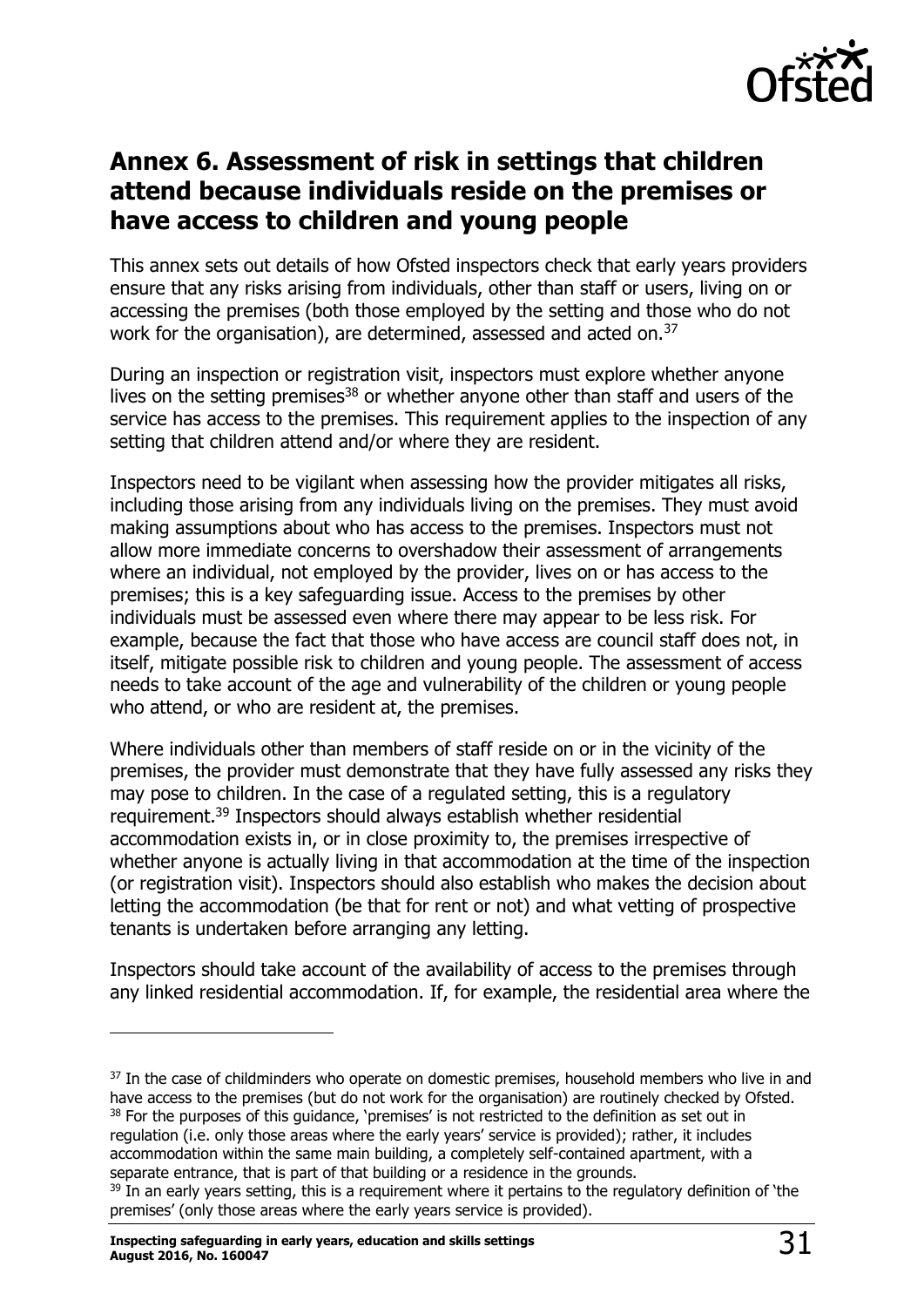

individual or individuals live constitutes a fire escape route (which would be unacceptable in settings where children reside), inspectors should take account of whether access into the setting is also possible by the individual living there and whether children could gain access to the accommodation other than in the case of fire.

In evaluating the risks posed because of close residential accommodation for third parties, the inspector should take account of the provider's track record in responding appropriately to previous actions/requirements or recommendations. Where actions/requirements or recommendations have been made previously, these must be followed up.

Where residential premises are occupied by an individual who is not directly connected with the provision, inspectors should take account of:

- $\blacksquare$  the views of children and, where appropriate, young people, parents and carers
- $\blacksquare$  the behaviour of that individual and any impact that their presence in the vicinity has on the experiences and safety of children and young people.

Inspectors should test how well staff would deal with a safeguarding concern relating to a third party resident should it arise and how they monitor the situation and implement safeguarding procedures.

If an inspector is concerned about the arrangements in a provision or setting and is unclear what to do, they should consult a more senior officer within Ofsted or the right remit duty desk.

All aspects of the assessment of risk posed by any individual living on the premises or having access to children and young people must be fully recorded on the main remit electronic recording system (RSA, PIP, OfficeBase, etc.). Where actions need to be taken, this should be in line with the 'Early childhood compliance handbook<sup>'40</sup> in regulated settings and for non-regulated settings in line with Ofsted's safeguarding policy and guidance. Recording must be sufficiently robust to form an audit trail for scrutiny later. The records should show clearly the discussion with the provider about how the risks of either current or future residents were or will be conducted, but such records should not name any individual.

In summary, inspectors should:

j

- $\blacksquare$  ensure that a thorough review of the premises is conducted at the inspection or registration visit and that the evidence of the review is clearly recorded; particular attention should be paid to:
	- $-$  the layout and location of the premises

**Inspecting safeguarding in early years, education and skills settings August 2016, No. 160047** 32

<sup>40</sup> 'Early years compliance handbook', Ofsted, May 2016; [www.gov.uk/government/publications/compliance-investigation-and-enforcement-handbook-childcare.](http://www.gov.uk/government/publications/compliance-investigation-and-enforcement-handbook-childcare)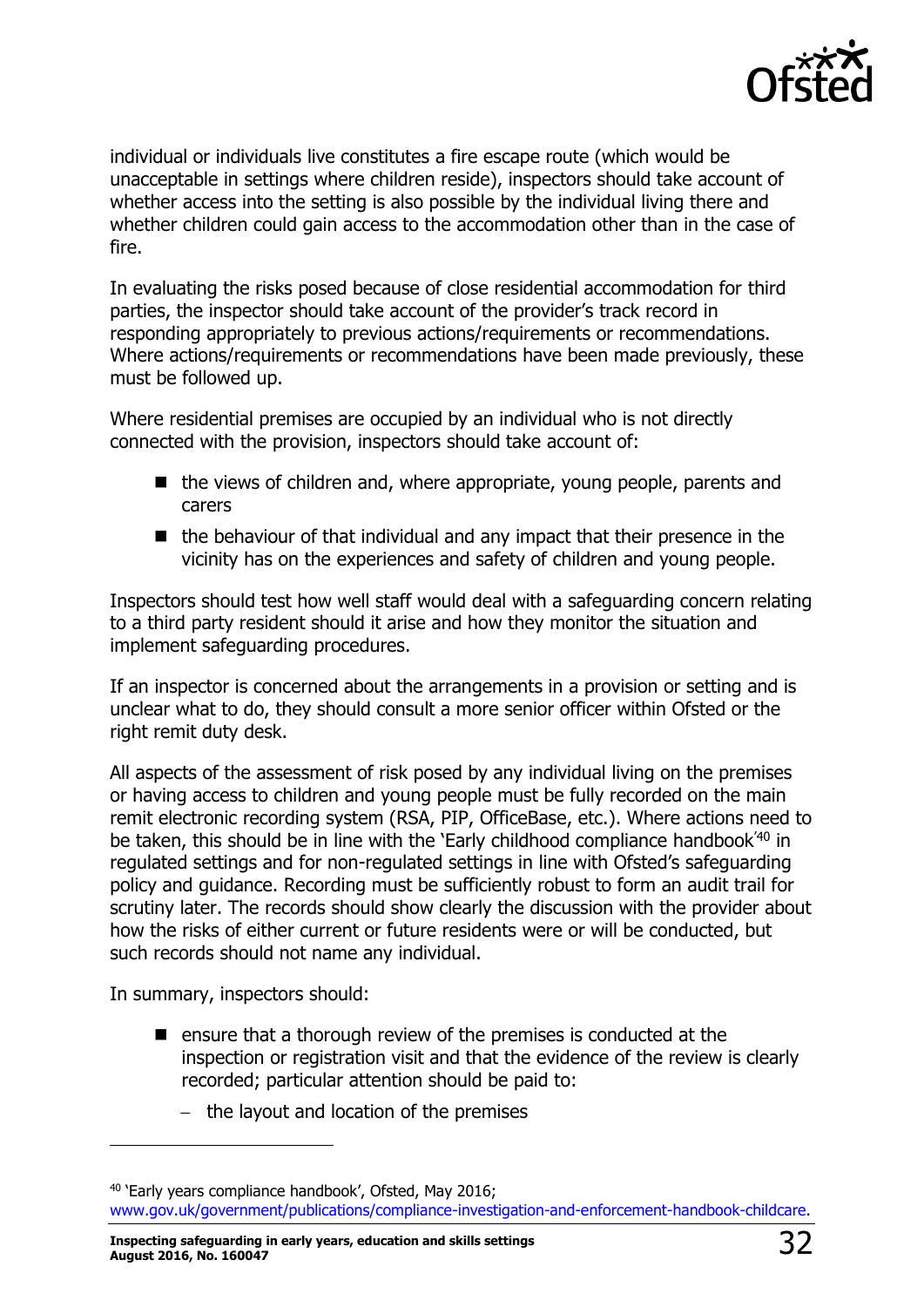

- use of the outdoor space, who has access to the premises and whether there are residential facilities on or in close proximity to the premises
- scrutiny of how effectively the provider has identified and taken steps to minimise any potential risks arising
- $\blacksquare$  raise awareness at each visit of the importance of checking the premises, who has access to the premises and whether anyone lives on or is in close proximity to the premises and, if so, whether they have any opportunity of access to the provision or to the children attending
- consider whether the provider has fully assessed the risks posed by residence or access and is able to explain how children are safeguarded.